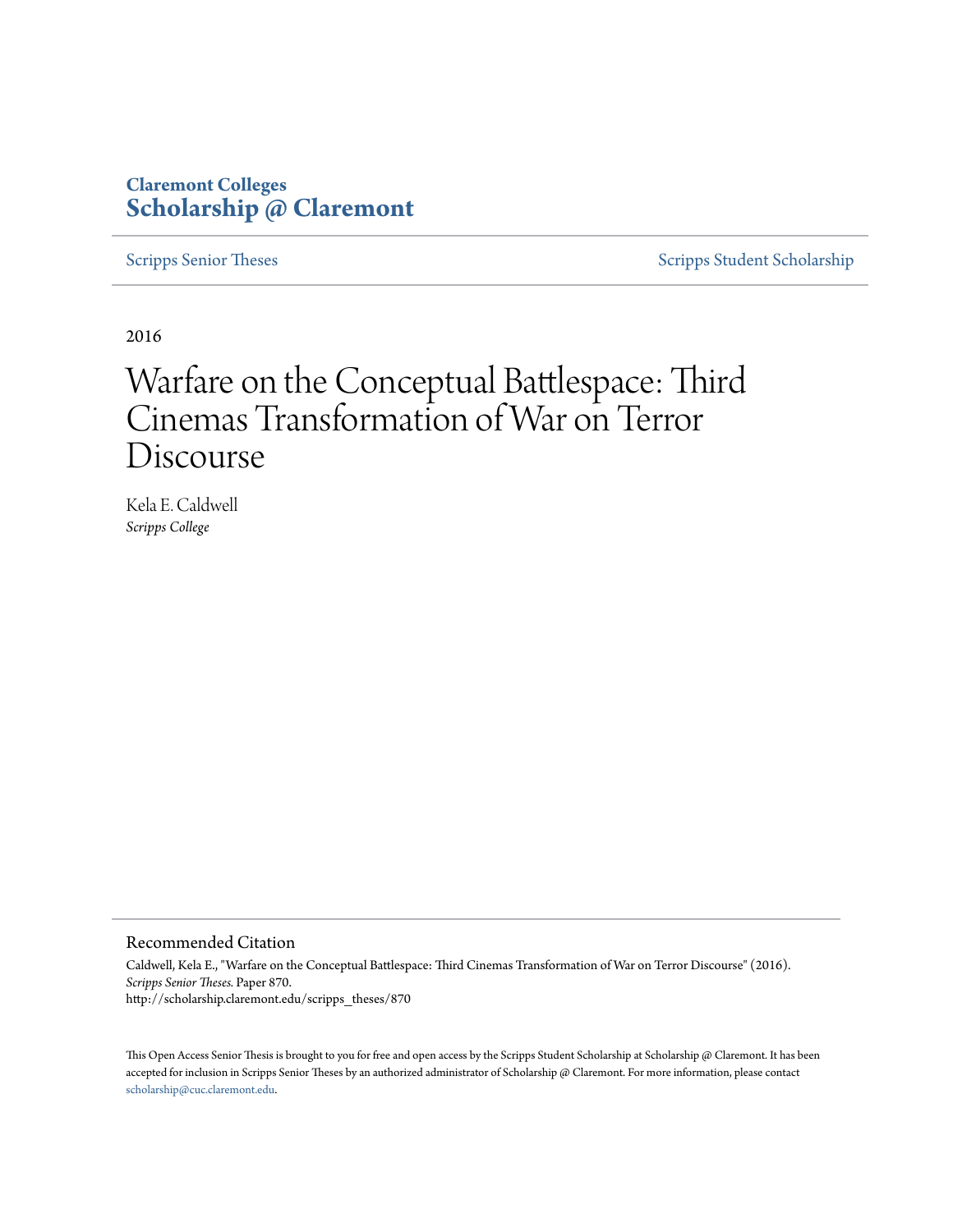# **WARFARE ON THE CONCEPTUAL BATTLESPACE<sup>1</sup>: THIRD CINEMAS**

### **TRANSFORMATION OF WAR ON TERROR DISCOURSE**

by

### **KELA CALDWELL**

# **SUBMITTED TO SCRIPPS COLLEGE IN PARTIAL FULFILLMENT OF THE DEGREE OF BACHELOR OF ARTS**

### **PROFESSOR MARK GOLUB**

### **PROFESSOR JOSEPH PARKER**

**April 22, 2016**

 <sup>1</sup> Forest, James J. F., and Joshua Geltzer. *Influence warfare: how terrorists and governments fight to shape perceptions in a war of ideas*. Westport, Connecticut.: Praeger Security International, 2009. Print.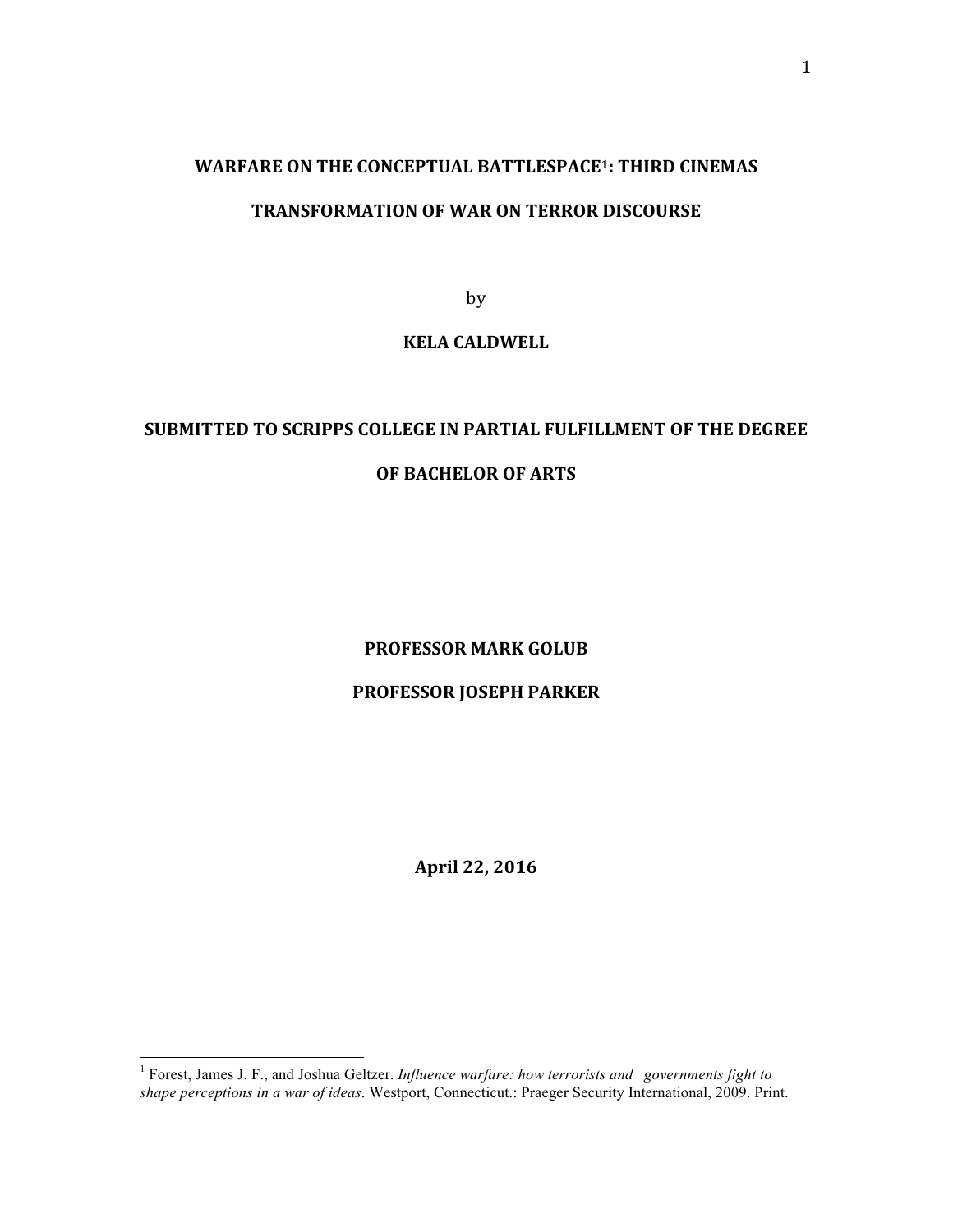#### ABSTRACT

American Popular film on the War on Terror plays a powerful role establishing cultural and political discourses surrounding the War on Terror. Furthermore, the attempts of liberal films as a source of critique of American Hollywood conservative War on Terror films are insufficient. I argue that Third Cinema from the Middle East provides a necessary counter-discourse in providing platforms for alternative discussions regarding definitions of terrorism and the production of the Orientalist other.

> "By dismissing popular cinema as harmless entertainment, it becomes more resonant. U.S. cinema rarely creates images of itself as it is, but it's been able to competently show U.S. society as it wants to see itself."<sup>2</sup> -Andre Bazin

American War on Terror films sustain arenas that produce a damaging War on Terror discourse. The knowledge produced by War on Terror or post 9/11 films establishes "truths" that have real effects in the world. These films establish what is publicly discussed and debated in U.S. political discourse and the broader global politics of terrorism. Film is at the center of political-cultural narrative production because it shapes discourse by relaying projected narratives, notions of national-self consciousness, and shared beliefs through popular ideology and images. For the purposes of this paper, I use the Foucauldian definition of discourse, defined as a "way of representing the knowledge about […] a particular topic at a particular historical moment" (Hall 1997:44). It refers to the "forms of knowledge or powerful sets of

 <sup>2</sup> Jackson, Richard. "Constructing Enemies: Islamic Terrorism in

Political and Academic Discourse." *Government & Opposition Government and Opposition* 42.3 (2007): 394-426. Web. 16 Nov. 2015. pp, 207.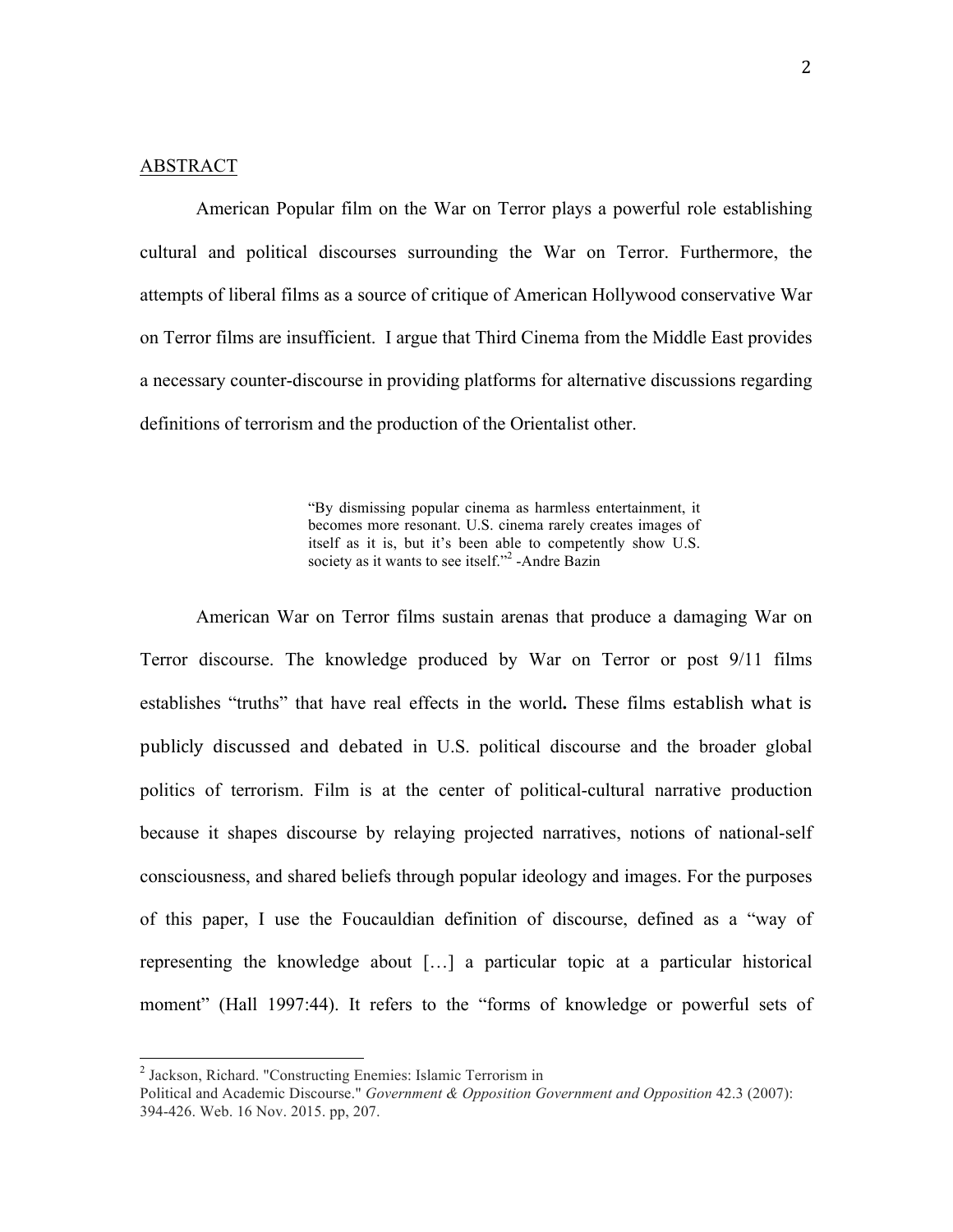assumptions, expectations and explanations, governing mainstream social and cultural practices." (Baxter 2003:7). In other words, discourse regulates the way a topic can be talked about meaningfully in a particular culture at a particular point in history" (Hodges, 6). The western constructed War on Terror discourse establishes the unidentified dangerous Other in contrast to a western civilization, western ideals, and western social order. At the center of the discourse of the War on Terror is Orientalism, a lens that Western intellectuals use to construct the "East" as the exotic Other, by distorting and romanticizing representations of the "East" that reinforce Western domination and myths of superiority.<sup>3</sup> Concepts of Orientalism are repeated in popular media, with Muslim bodies portrayed as villains, fanatics, individuals without agency, or the unidentified dead.4 The War on Terror discourse is politicized and real because reflects events that take place in the world, and the discourse infuses events with meaning, establishing widespread social understandings, which constitute social realities.<sup>5</sup> The discourse ultimately shapes the western public's conceptions of the War on Terror, terrorism, and the terrorist. These constructed conceptions are created without analyzing how motivations of terror are formulated, how merits of justice and injustice are established, and ignore individual relationships of consent, and absences of consent.<sup>6</sup> By controlling the discourse of terrorism, the creator can also choose, construct, and identify the terrorist Other to the public.

War on Terror films produced in the United States construct two War on Terror narratives. The first is identifiable by its War on Terror propaganda. These films are

<sup>&</sup>lt;sup>3</sup> Jack Shaheen, Reel Bad Arabs: *How Hollywood Vilifies a People*<br><sup>4</sup> Ibid.<br><sup>5</sup> Hodges, 5.

 $<sup>6</sup>$  Ahmad, 17.</sup>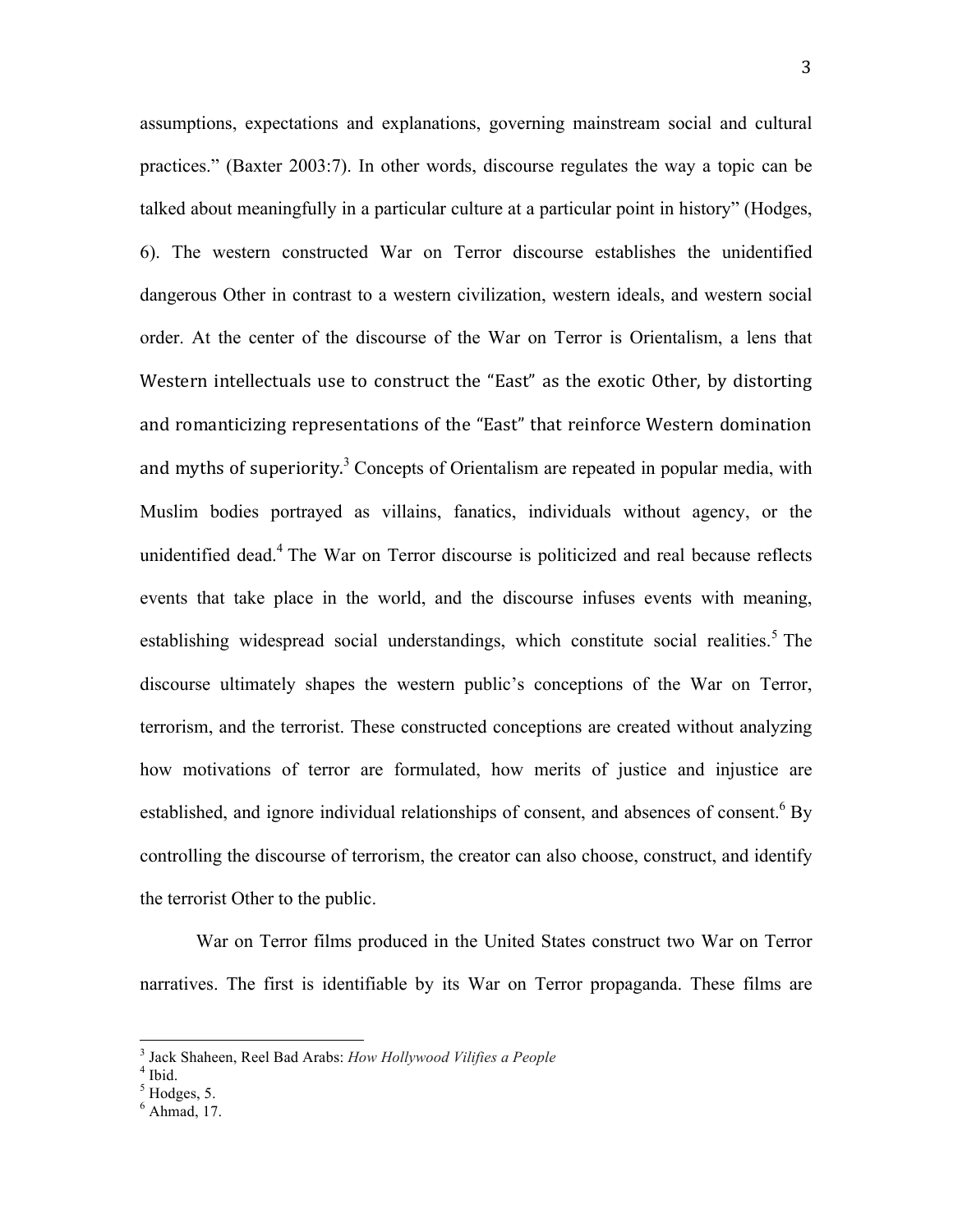generally intensely violent, extremely racialized, and present countless paradoxes of "good vs. evil" with relation to the West and the Oriental Other. In contrast, liberal War on Terror films produce narratives that question the legitimacy of the War on Terror and warfare itself. Additionally, while master tropes of "good vs. evil" are not always presented, dichotomies between American innocence and the harsh and violent world are generated. Moreover, American aggressiveness is disconnected from the American people and transferred on to the state, severing the relationship between ordinary citizens and the real, destructive military operations of the U.S. government. Likewise, liberal War on Terror films potentially undercut War on Terror discourse. However, while liberal War on Terror depictions may not present bluntly racist and violent images of American exceptionalism, both narratives arrive at the same conclusions about American innocence in the fight against global terrorism. These War on Terror narratives perpetuate misrepresentations of the relationship between the American individual and their relationship with the politics of knowledge production and discourses of the War on **Terror** 

Third Cinema Films from the Middle East successfully critique both the conservative War on Terror films and its liberal counterparts. Rooted in the Cuban Revolution (1959) and Brazil's Cinema Nôvo, Third Cinema conceptualizes connections between the socio-cultural, in contrast to contemporary European aesthetic ideologies. This is accomplished by focusing on the "National", revealing divisions and stratifications within national formations such as class and political antagonisms.<sup>7</sup> In 1986, during a three-day conference addressing the idea of a Third Cinema and its

 <sup>7</sup> Pines, Jim, and Paul Willemen. *Questions of Third Cinema*. London: BFI Pub., 1989. pp,5.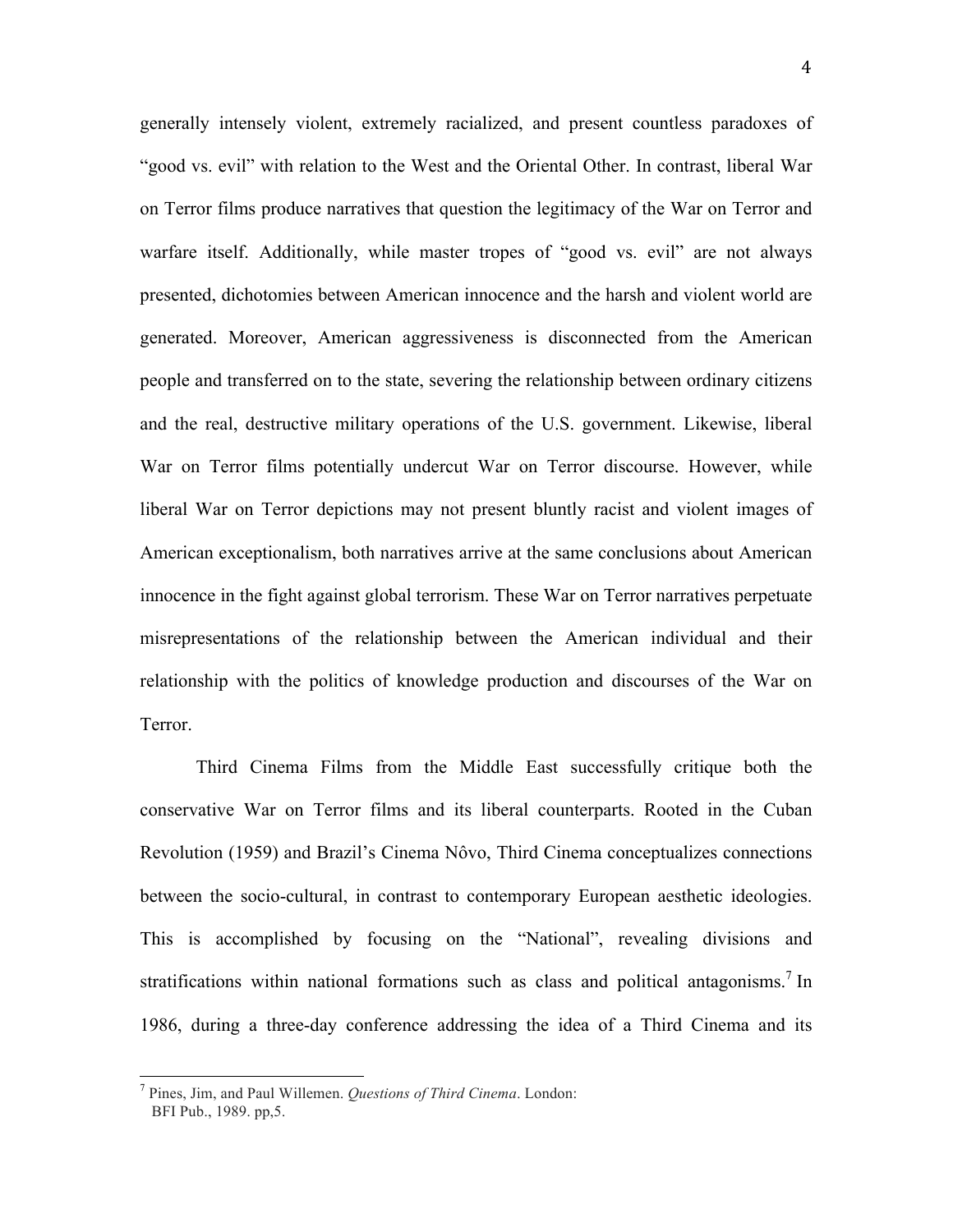relevance in contemporary film culture, The Edinburgh International Film Festival defined Third Cinema as "film grounded in an understanding of dialectical relationships between social existence and cultural practice, recognition of layered-ness and of cultural historical formations."<sup>8</sup> By producing counter-narratives and deconstructing binaries of the War on Terror, Third Cinema from the Middle East exposes the colonial and imperialist project of the War on Terror and its liberal cinematic representations.

The genres of Hollywood conservative and liberal War on Terror films repeat and legitimize violence of dominant representational regimes. This is accomplished by rationalizing the continuation of war by providing a venue for the reproduction of these discourses. In these films, Arabs and Muslims are stereotyped and reduced to a limited spectrum of characterizations compared to those offered to citizens from the first world. The Orientalized Other is framed as either violent or victimized, both reducible and disposable stereotypes lacking humanity and agency. In popular American film, Arabs and Muslims are subject to the controlling and objectifying imperial gaze, viewed through the lens of the west.<sup>9</sup>

Every year, a plethora of action-packed, war mongering propaganda films are produced in the United States. At this moment in history they engage with the War on Terror and the post 9/11 era. These films construct dangerous narratives that dispose of the complex realities surrounding war and instead focus on constructing realities that simplify complex histories and contexts. Films such as *Black Hawk Down (2001)*, *Lone Survivor (2014)*, and *Act of Valor (2012)*, transform the complex conflict of the War on Terror into a "good vs. evil" narrative, reaffirming and upholding American moral and

 $8$  Ibid, 2.

<sup>9</sup> McSweeney, Terence. *The 'war on Terror' and American Film 9/11 Frames per Second*. N.p.: Edinburgh UP, 2014.pp, 34.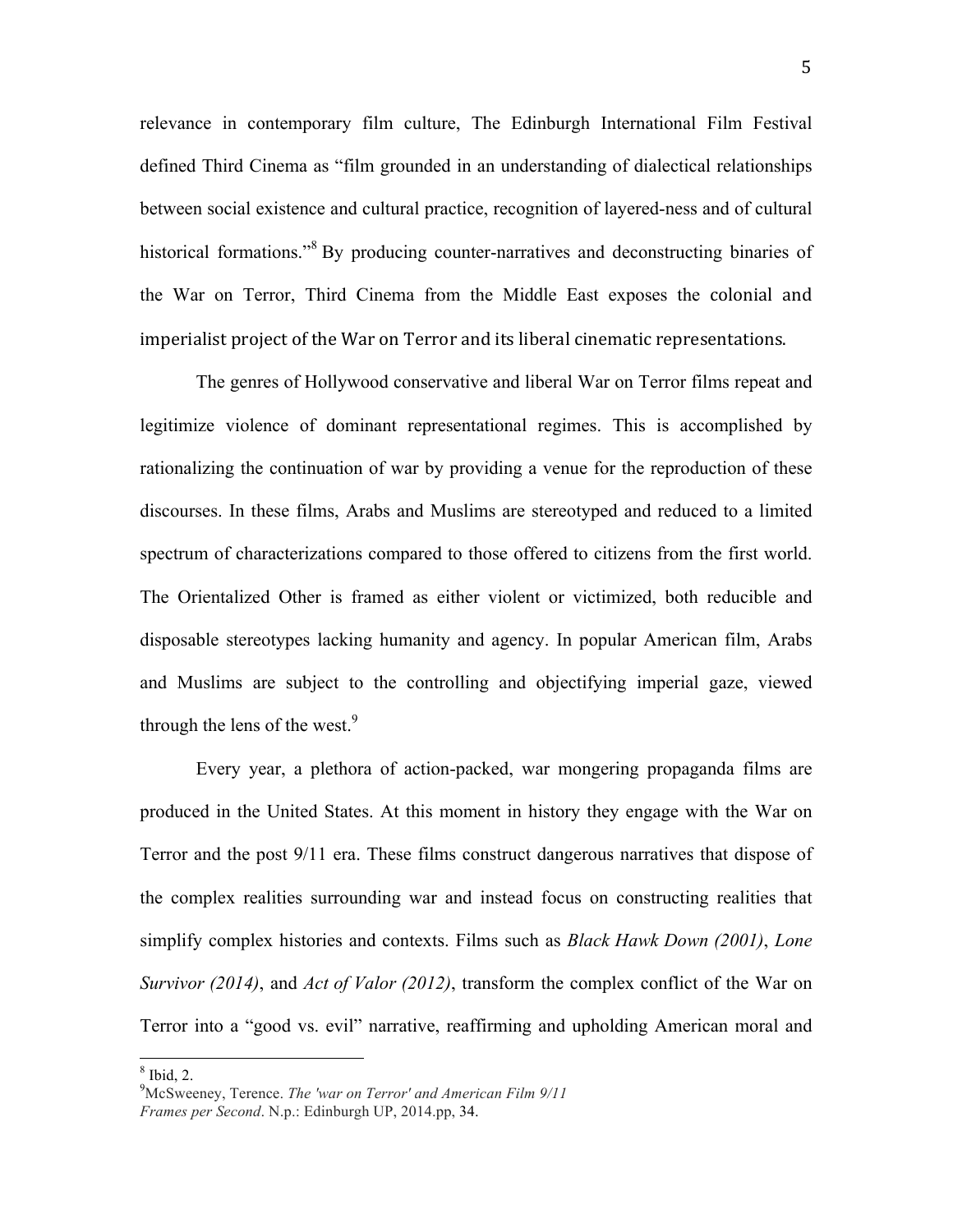militaristic superiority. They depict American soldiers as the principle victims of the War on Terror, producing a cognitive dissonance in the post 9/11 era, where the War on Terror is an American experience based on American victimhood and American strength. Finally, they perpetuate myths of U.S. exceptionalism and pre-eminence around the globe, which is reaffirmed by the power and moral authority of the United States in the national imaginary.<sup>10</sup>

*American Sniper* is an effective example of conservative cinema*.* Directed by Clint Eastwood, the film presents narratives of U.S. exceptionalism and sustains ideologies of U.S. uniqueness and divinity. *American Sniper* explores the "real" experiences of the U.S. Navy SEAL sniper, Chris Kyle. Throughout the film, there are narratives of U.S. exceptionalism and the dramatization of U.S. supremacy in contrast to an evil "Islamic Terrorist Other." The individualized and central perspective of the film, which focuses on the American soldier experience, best exemplifies this. In the first ten minutes of the film, the "good vs. evil" narrative is established. Chris catches a news update on television at home about an enemy attacking American Embassy's in Tanzania and Kenya. Those responsible for the attacks are simply identified as an unidentified enemy a part of someone's war against the United States. Chris immediately responds, "Look what they did to us." The next day, Chris is seen applying to the Navy SEALs. This is a deeply troubling message, as no context is provided and the response presented from the atrocity is armed combat. Chris' SEALs training depicts a religious and patriarchal dominated world, with God and country portrayed as the victims of exogenous violence in need of protection. The Narrative refocuses on Chris's post 9/11 role, as he balances his family and military duties. War starts for Chris in Fallujah. After

 $10$  Ibid, 205.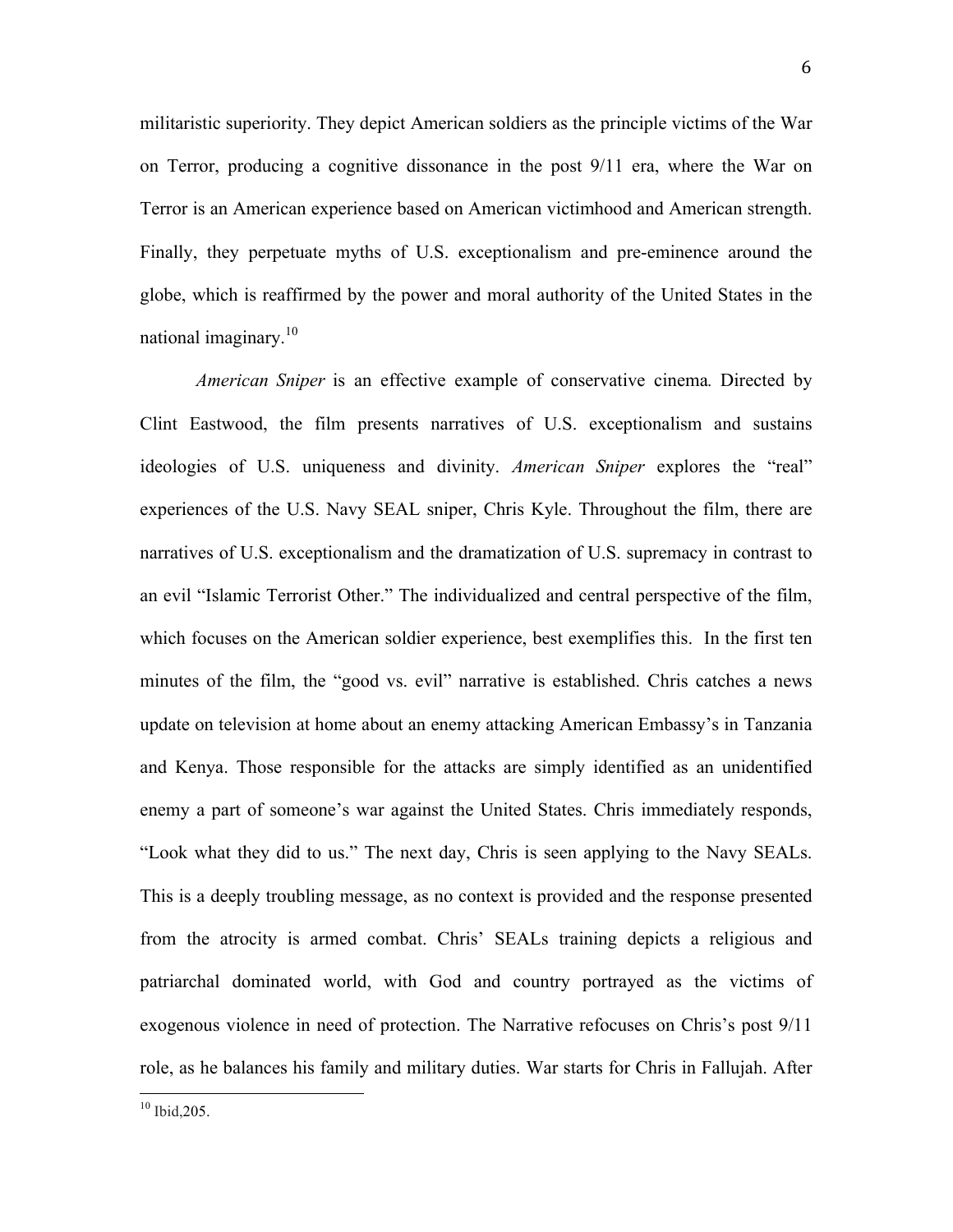the city is evacuated, his crew is tasked with going door to door in search of "the bad guys," who are described as the only remaining middle-aged males. This is because everyone "good" has already been evacuated. Finally, the Other has been identified as an Iraqi militant. Shortly after, the audience is shown a woman and her child approaching an American tank with an explosive. Chris is tasked with sniping the mother and her child in order to protect his fellow soldiers. This exchange of grenade from mother to child implies the moral shortcomings and savagery of the Other, because the mother isn't protecting her child, but instead putting him directly in danger. Chris ultimately shoots both the child and mother despite his hesitation, signaling his moral character, which transcends his immediate danger. As the film progresses it focuses on American snipers and their mission to kill Zarqawi, also know as, "The Butcher", a ruthless savage who seeks to rule the insurgent population through death threats and torture. This portrayal of Iraqis limits their depictions to evil savages with no moral compass, killing Americans and their own as well. Alternatively, Iraqis are also depicted as victims of a conflict without agency, at the mercy of the American soldier. As the film progresses, the audience follows Chris' journey back and forth between his family and military tours. In addition to the victimization of the moral American soldier, Chris' wife's monologues are limited to her suffering as a result or her husband's commitment to the war. At the heart of the conflict, the white woman becomes the victim of the global War on Terror. The audience is moved to sympathize with the single mother of two, despite the extreme war depicted in other scenes. Only evil Iraqi's are portrayed throughout this film, while Americans are either under attack or encounter resistance through their attempt to bring justice. In one scene, they ambush a house where "The Butcher" is believed to be: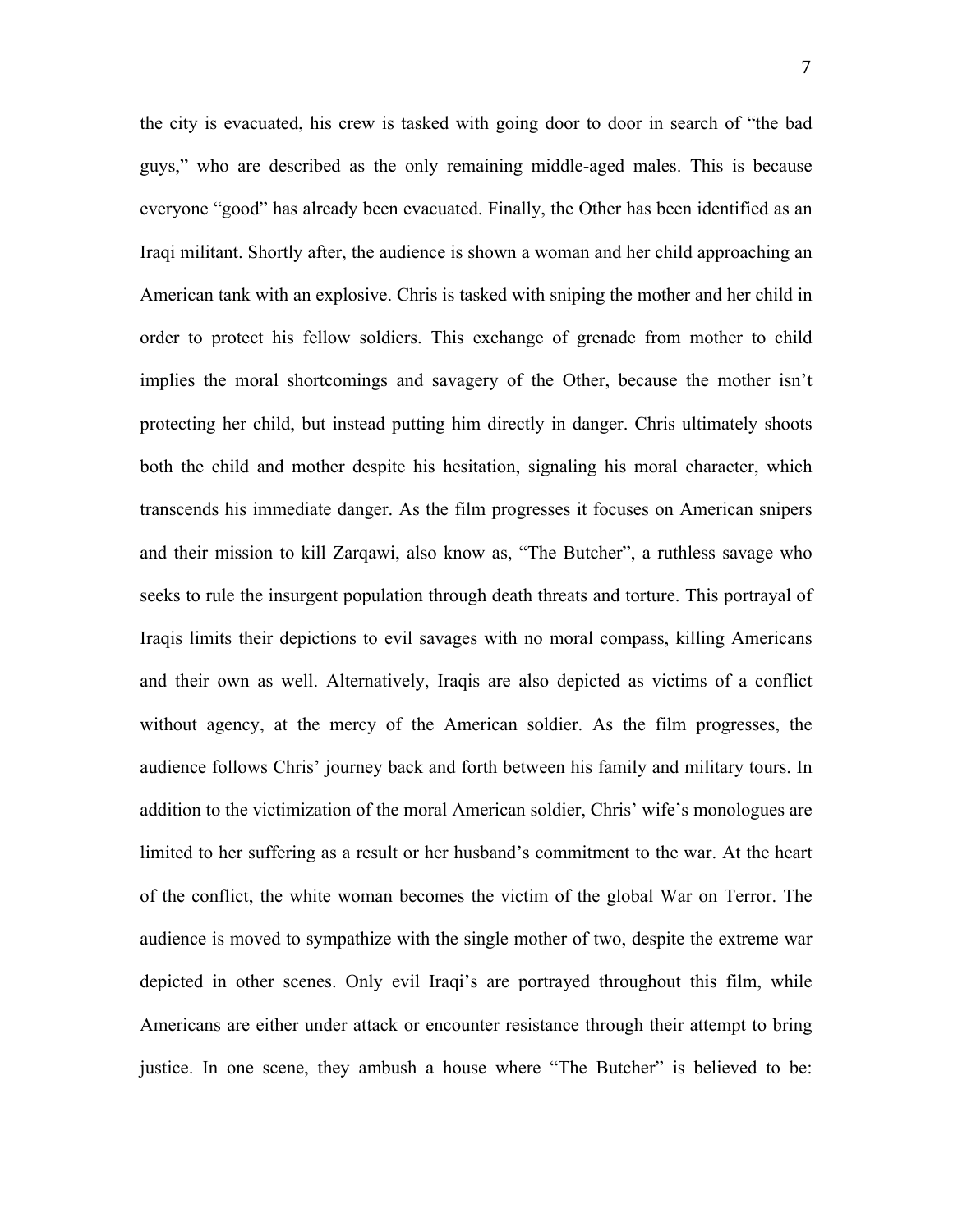discovering cutoff heads and severed limbs. Despite their attempt to kill "The Butcher", Americans are faced with more contempt from local insurgents. Ultimately, Chris takes out "The Butcher", a man who also killed one of his closest friends. This sequence encourages ideologies of revenge and eye-for-eye justifications of violence and terror. After accomplishing his goal of sniping "The Butcher", Chris decides he's ready to come home. In the last fifteen minutes, Chris finally embraces his victimhood when he doesn't immediately return home, and instead spends alone time decompressing at a local bar. Chris for the first time sheds tears and expresses empathetic emotions. The film ultimately focuses on the victimization of the American soldier and the challenges of post-combat survival. There is danger in limiting a global international conflict to the victimhood of an active American soldier driven by his own ideals. This narrative presents a dichotomy where Arab characters act in response to the American soldier and in response to the consequences of the soldier's actions. As a collection, these narratives and images of the War on Terror become a central part of U.S. consciousness. Post 9/11 film depictions of the War on Terror provide a battleground on which to interpret the war that profoundly shapes how it is viewed now and in the future.<sup>11</sup> The constructed reality legitimizes negative, one-dimensional depictions of all Muslims and Arabs as terrorists.

War film propaganda presumably stands in sharp contrast to the anti-war film. These films attempt to question the nationalist fervor surrounding war and make political statements challenging the legitimacy of war and warfare itself. However, they still traffic in tropes that actively dehumanize the Other or depict an Other without will or agency. Contemporary liberal War on Terror films perpetuate violent images and violence shown on bodies of color, escalating the stakes of real world violence. Films like *The Hurt* 

 $11$  Ibid, 63.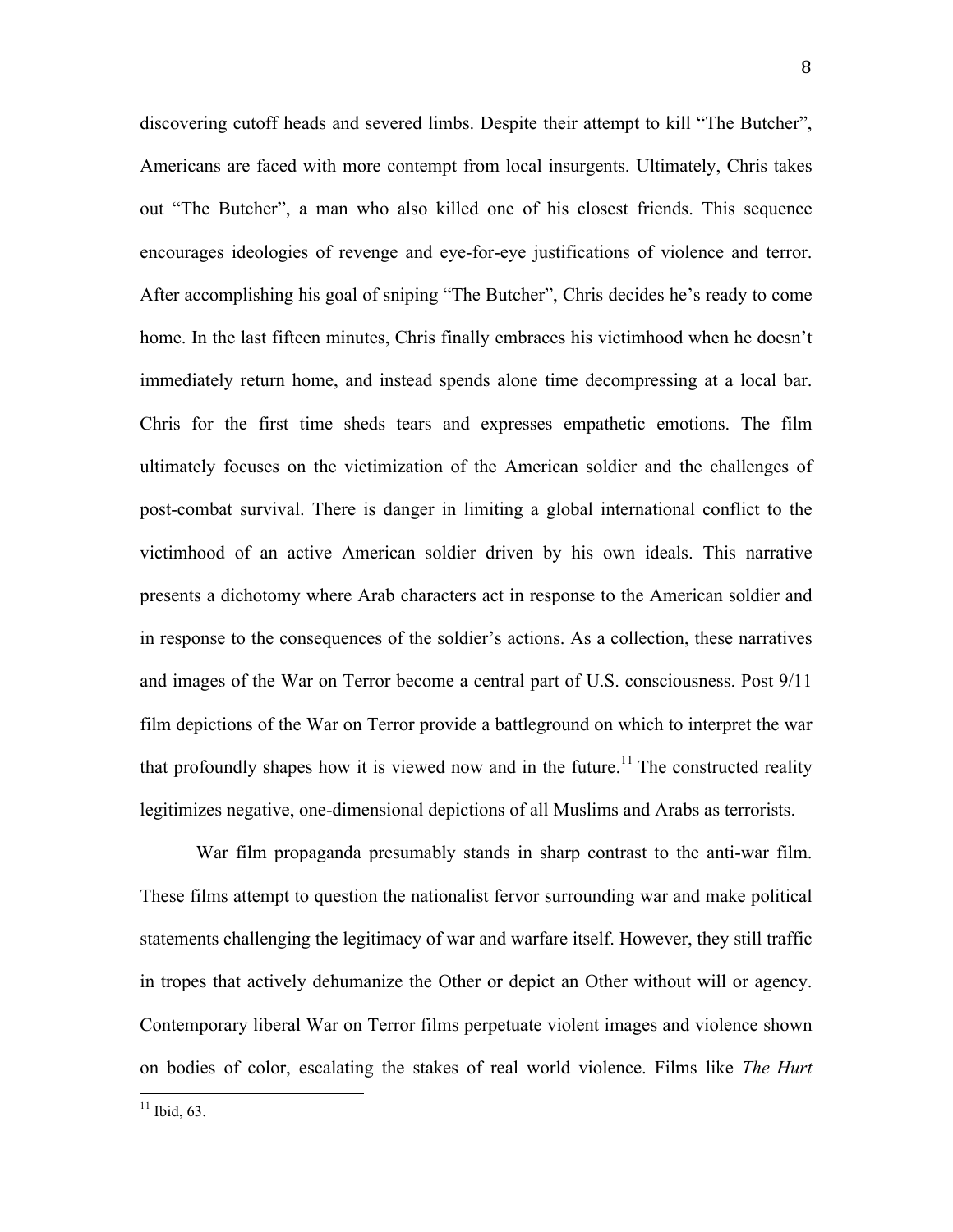*Locker* and *Syriana* sustain anti-war narratives while reproducing and normalizing representations of Arab passivity and victimhood. Simply questioning violence does not challenge the structure of domination and systemic violence that is enacted on Arab bodies. Furthermore, these anti-war narratives allow American audiences and the global West who may condemn and avoid violence to disconnect their relationship with the hegemonic structures in place. On screen anti-war films can present racism and violence as interpersonal problems of "good vs. evil" instead of systematic forms of oppression and hegemony.<sup>12</sup> These anti-war films are extremely powerful because audiences can voyeuristically observe violence – even condemn it – without participating in it. The violence is digestible and safe because there is a distance between the perpetrators of the violence and what is being witnessed on a movie screen, establishing a norm of how a group is depicted.<sup>13</sup> *The Hurt Locker* and *Syriana reproduce* the unidentified Other and present an inactive or victimized Other who is often passive and without the resources to counter their victimization. This genre is extremely explosive for the propagation of the terrorist Other, revealing the extent to which liberal and conservative films consequently reproduce similar War on Terror narratives and discourses.

*The Hurt Locker*, directed by Kathryn Bigelow begins with the immediate separation of soldier and war, instead associating war with the state. The first image presented on screen is a quote by Chris Hedges, "The rush of battle is often a potent and lethal addiction, for war is a drug." The quote fades until only "War is a drug." remains on screen. In this film, the American soldier is the focal point of the War on Terror. The film depicts Iraqis without agency; they watch from the sidelines as a war is fought on

 12 Berger, Martin A. *Seeing through Race: A Reinterpretation of Civil Rights Photography*. Berkeley: U of California, 2011. Print.47.<br><sup>13</sup> Ibid. 39.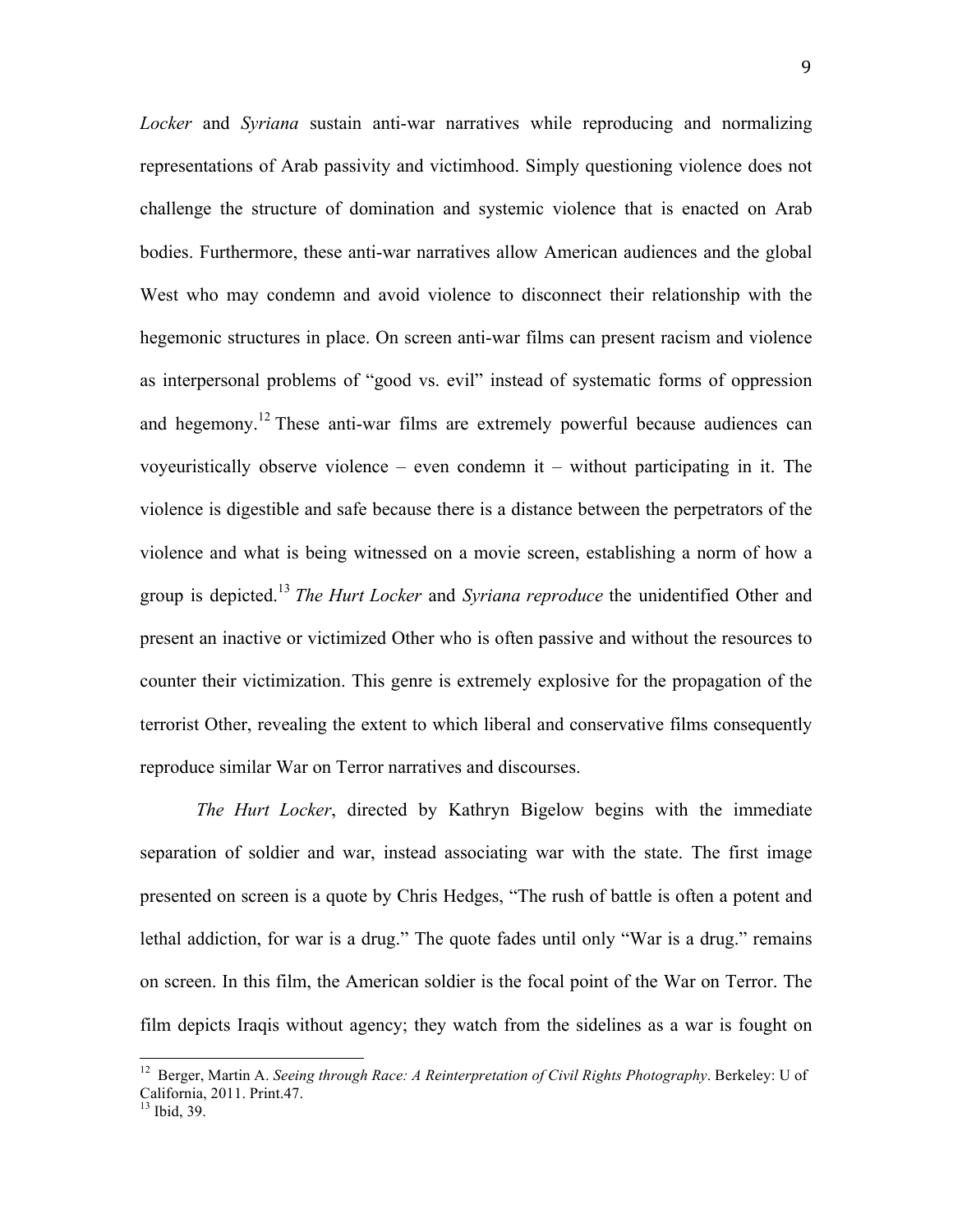their behalf. Iraqis are depicted as outsiders among their own society, as the movie focuses on Will and his team who are brought in to disable Improvised Explosive Devices (IED's). The film focuses on Will's fantastic skill of disabling IED's and the rush he receives from his job. His passion for his occupation is contrasted with that of his partners', Owen and Sanborn, who equate their job with their imminent death. The film lacks persistent and direct ideological propaganda, by suggesting that the soldiers do not necessarily believe they are helping any cause of justice or freedom, but instead accomplishing a job they happen to succeed at. For example, during an interaction with a potential suicide bomber, Will confronts a man with his gun who is speeding towards him. After Will stops him without using violence, other soldiers accost the man. Will comments, "If he wasn't an insurgent, he sure is now." The dialogue suggests that this film makes no attempt to be pro-war. However, the film does not attempt to provide context or perspective, but chooses an American soldier as its focal point, ultimately supporting and furthering a U.S.-centric War on Terror discourse. Every scene focuses on Will's attempt to dismember an IED. These scenes are parceled out with efforts to disassociate the soldier from the war. For example, in an effort to show the moral character of the soldier, Will is shown interacting with a local boy named Beckham, he shows kindness to the young boy and gives him five dollars for beating him in a pick-up soccer game. These moments provide parallels of kindness, humanity and compassion, indicating that Americaness is not defined by war.

As the movie progresses, a new type of Other is introduced, an Other that can't be identified, except by its evil savagery. In the film, Will and his group are directly attacked and surprised by enemy combatants. They are not engaging in any warfare and instead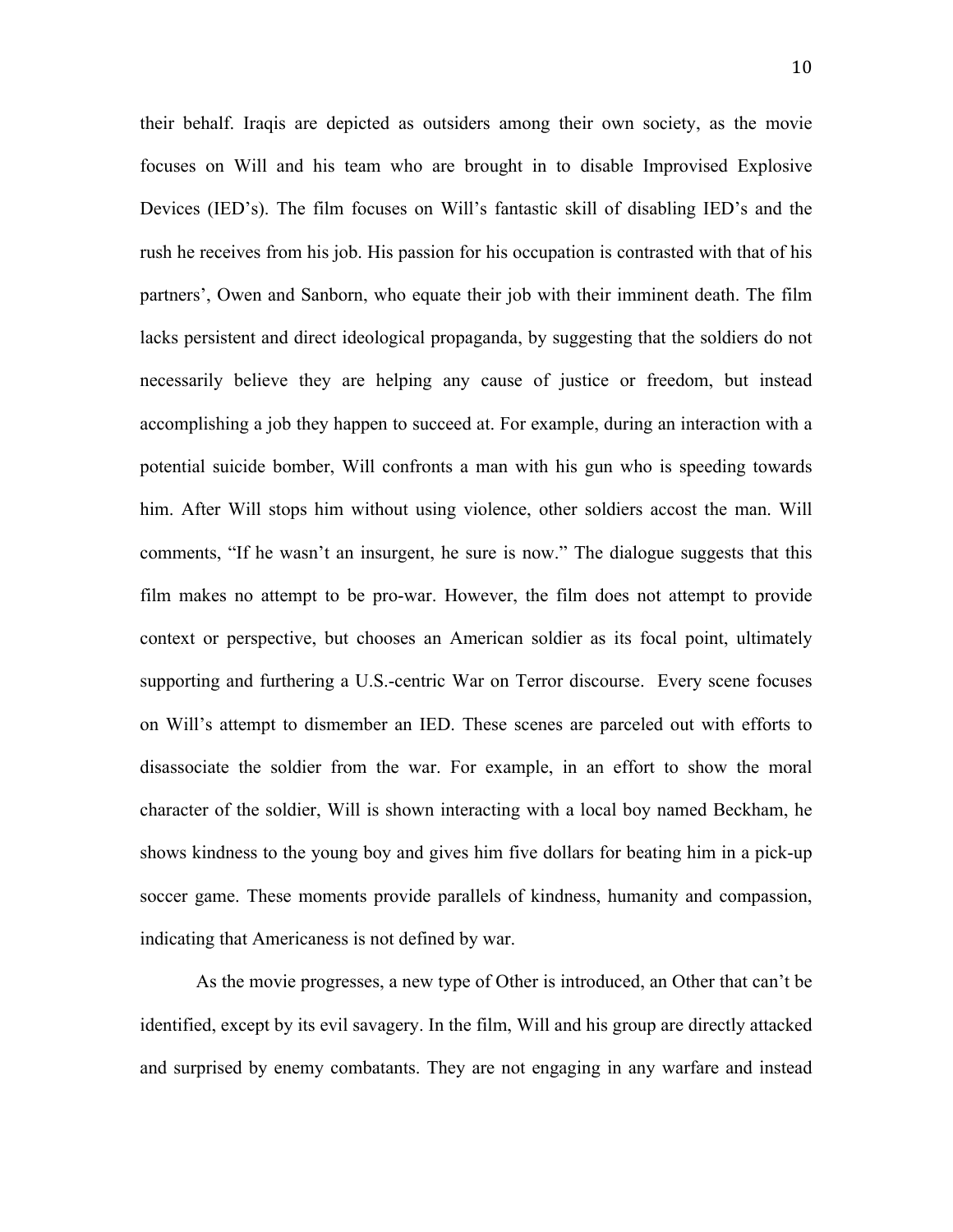are tasked with helping fellow British soldiers who get a flat tire in the desert. The scene progresses into a stand off with a group of Iraqi snipers, who are depicted from a distance, contrasted with close-up scenes and first hand shots that allow the audience to experience the dangerous position of the American soldier. The American is separated from the individuals controlling the war and are presented instead as victims who are trying to survive the war. In this scene they're stranded in the desert, nearing dehydration. They wait silently and patiently until an opportunity arises to kill their enemy. As the movie approaches its final hour, the IED team embarks on a standard mission to pick up unexploded ordinances (explosive weapons). The mission is expected to be a simple inspection, but instead results in the thorough exploration of a building that has not yet been inspected by security. Will and his team are therefore tasked with inspecting the building themselves. However, during their inspection they come across a young boy's dead body with detonators embedded in his skin. Will immediately thinks the body is Beckham's, the young boy he interacted with earlier. He is faced with a moral decision and questions his obligation to the boy's body. After this experience, Will seeks out Beckham in an effort to confirm the identity of the dead boy. Will has a lapse in judgment in his fight for humanity and follows a local man to what he thinks is Beckham's house. Once he arrives, he is violently pushed out by the female of the household for trespassing. Will quickly returns back to his base.

Shortly thereafter, Will discovers that Beckham is still alive. As Beckham tries to engage Will, he is quickly turned away and ignored. This is an interesting sequence of scenes because while the film depicts Will's actions as morally based and good intentioned, he ends up creating unnecessary confusion and conflict. However, despite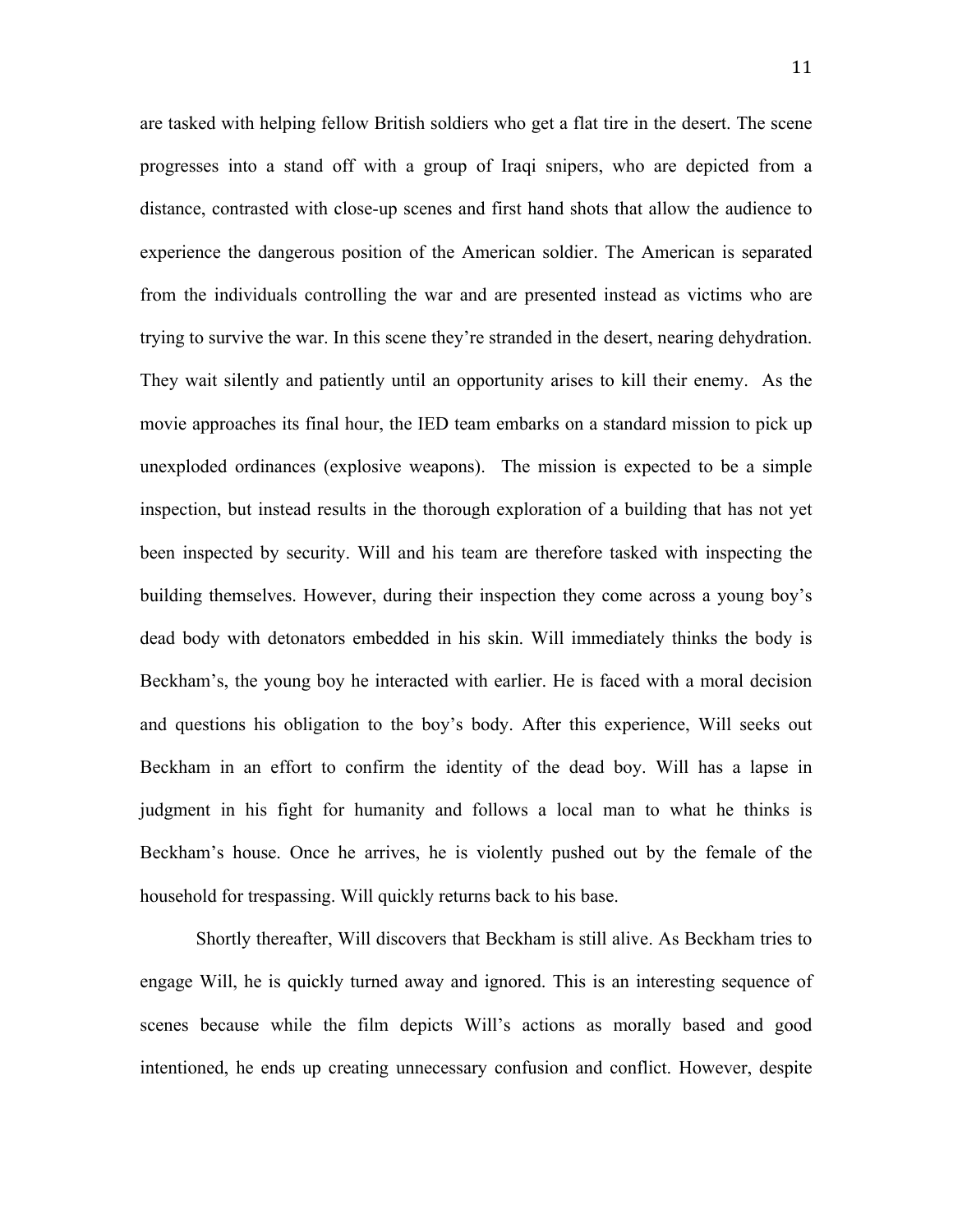the consequences of his actions, Will is portrayed as both a moral character and a victimized soldier of a war greater than himself. This is a troubling narrative that sustains hegemonic power dynamics of war, the production of the Other, and damaging discourses of terrorism. These narrative center U.S. military power as a necessary and moral force in the region. While attempting to sustain a point of view experience so the audience can engage with the psychological and internal experiences of the protagonist, Staff Sargent William James' experiences ultimately perpetuate dangerous narratives of the War on Terror. For example, there is no explanation for the purpose of the war or the contempt and resistance American soldiers receive from the local population. Additionally, no Iraqi gets to speak about their individual experiences. The film portrays the United States' role in Iraq as one tasked with saving and protecting Iraqi's. As a result, the film takes an ideological approach in addressing the conflict and suggests that the United States' mission in Iraq is distinctly humanitarian. The humanitarian role of the U.S. military in Iraq detaches itself from a sense of political and historical context. While it is not as sanctimonious as conservative war film, the liberal film shares a common U.S. imperial gaze.14 The film narrows the war, by framing it between the existential confrontation of man and deadly threat, allowing the viewer to experience destruction without guilt.<sup>15</sup>

*Syriana*, directed by Stephen Gaghan, like *The Hurt Locker*, produces similar political and cultural consequences. *Syriana* follows three major story lines that interact on a global and political scale. The story lines engage the CIA and the political strength they play in supporting foreign leaders, specifically those in the Middle East. Another plot explores the life of Pakistani immigrant workers in the Persian Gulf and the

 $^{14}$  McSweeney, 67.<br><sup>15</sup> Ibid. 68.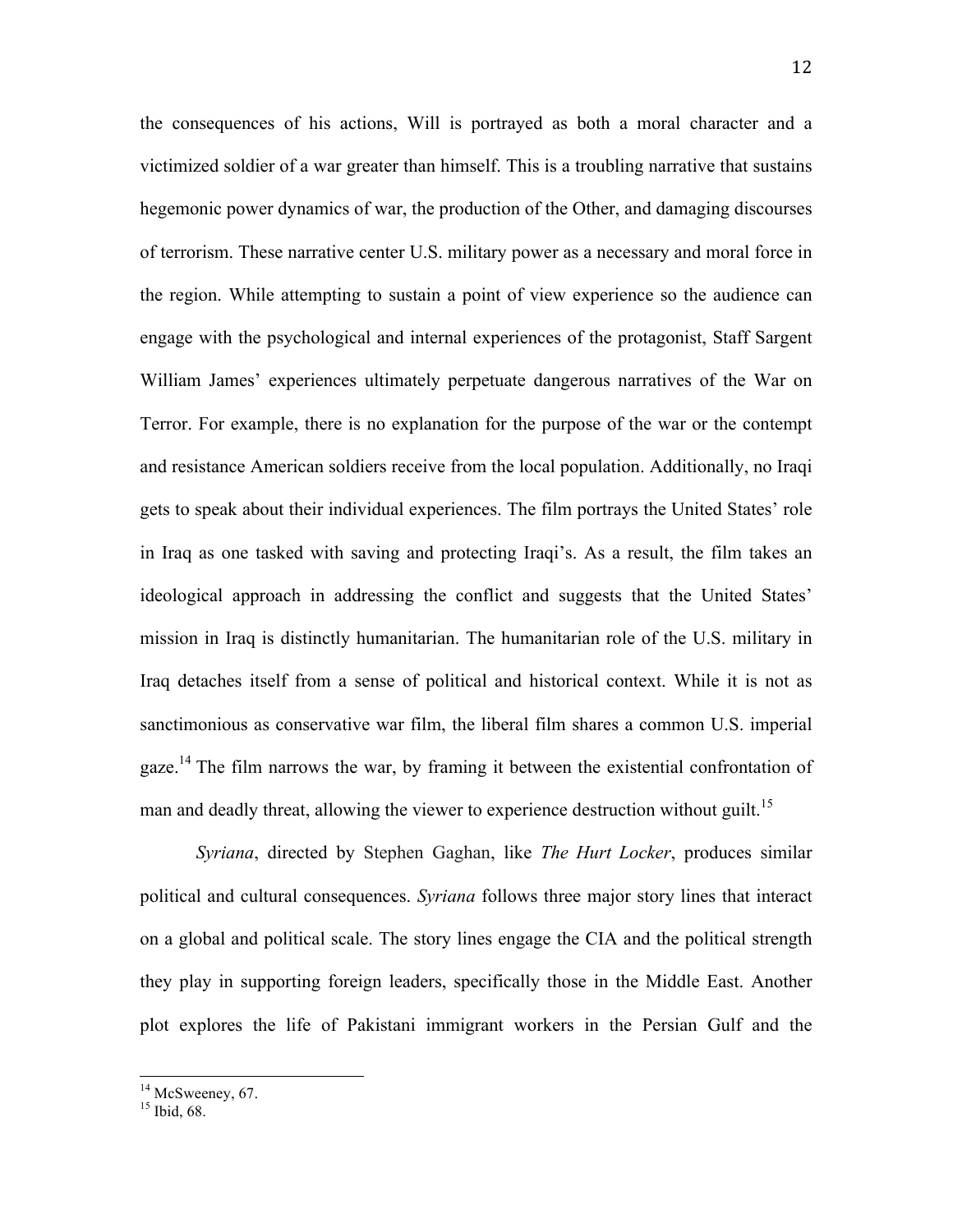segregation and poverty they face. The final story line follows the prospect of a merger between two major oil companies, Connex and Killen and the potential profits they hope to reap by extracting oil from the Middle East. The film attempts to provide context and explanation for the cause of political terrorism, by exploring the poverty of Pakistani immigrants and the interconnectedness of American politics. The movie begins in Tehran, where an American CIA member completes an arms deal with an Iranian. However, during the exchange, a missile ultimately gets sold to an unknown dealer, thus circulating a deadly weapon on the global market. This story line becomes convoluted by other stories focusing on the merger between two oil companies, a merger that would impact workers in over 160 countries. Lastly, the film explores The CIA's attempt to assassinate the son of a current Arab leader. As an exchange of power is expected to occur, the CIA commits to killing the leader's eldest son, over his younger, as the CIA view the eldest son as a threat to their political scheme of control over the Middle East. As a parallel and consequence to American actions, it is suggested through the immigrants' narrative that terrorism isn't simply an action in which the fanatic Other instigates, but suggests that environments which foster poverty, alienation, and segregation produce terrorists. The movie further depicts the refuge and protection that Islamist extremism might provide to individuals who are marginalized by society. For example, a local Mosque is seen as a refuge for Muslim immigrants, who interpret the Quran as a call for the amalgamation of state and religion in contrast to liberal society, which represents and produces massive inequality and extreme poverty. This alternative narrative is valuable because context is provided to explain the actions of characters that are often presented without one. However, in spite of the film's depiction of Muslims in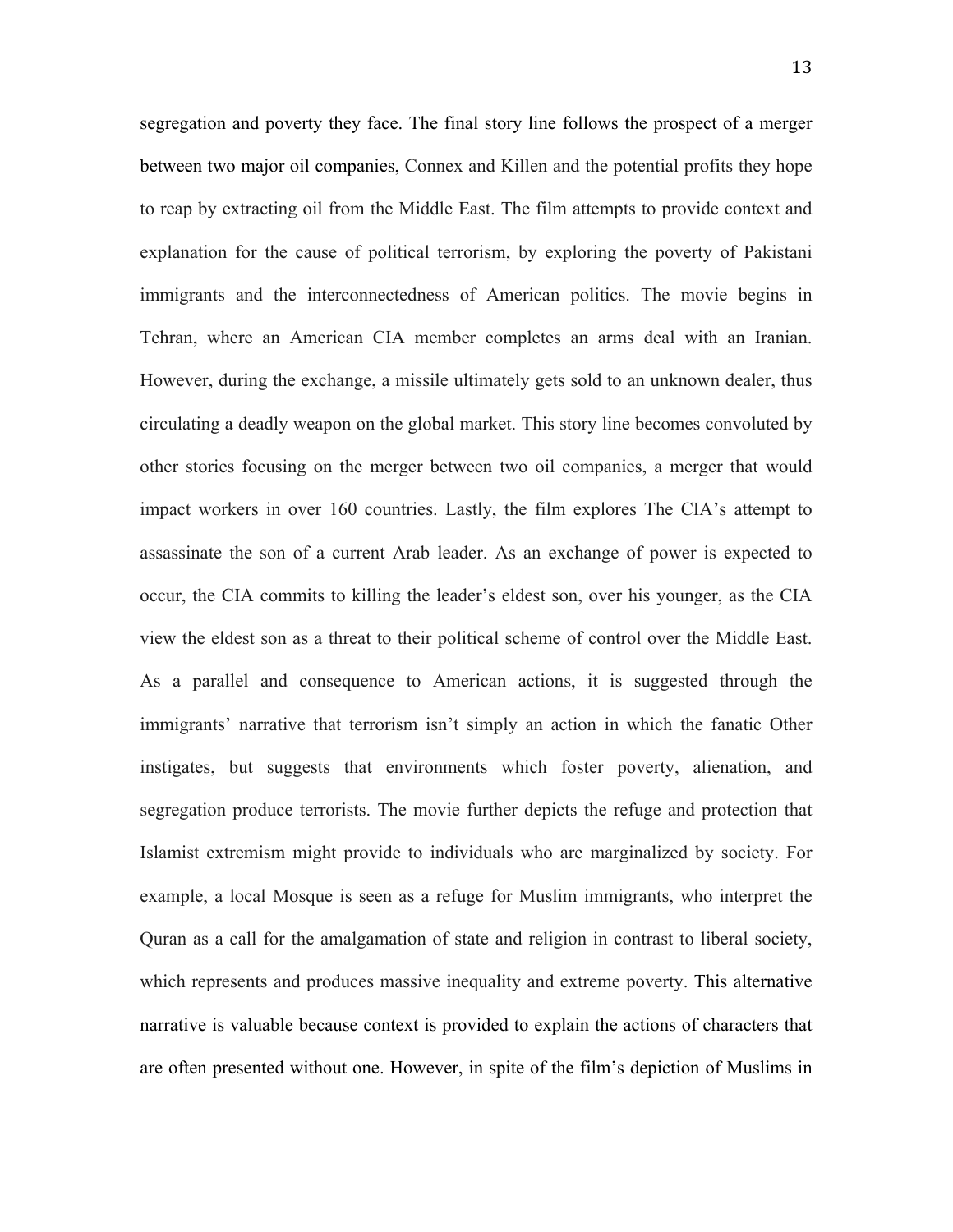ways that are thought provoking and sometimes overturn common stereotypes, they still are constrained by their opposition to the American.

This type of film allows viewers to imagine they're being offered an intelligent lesson about global power relations, yet one that they still are not able to articulate, grasp, and engage with at a political level.<sup>16</sup> While these films condemn violence and generate sympathy and empathy, they do not critique or challenge the norms of underlying power structures that produce social inequalities. In both anti-war and pro-war films, the agency is given to the West in its role of producing violence or 'attempting' to ameliorate or critique the attempt at amelioration. Spectacles of violence enacted on the terrorist Other are produced by both perspectives and allow no room for depictions of Arabs and/or Muslims as a group or individuals with agency.

Third Cinema presents alternative War on Terror discourses by exposing and deconstructing normalized binaries and their hegemonic imperial productions of violence. Third Cinema actively counters the discourse of the conservative post 9/11 narrative by exposing the constructed binaries of terrorism and refocusing the War on Terror discourse on the systematic social struggles underlying terrorism. By re-focusing the discourse on active participants who are systematically erased of identity and agency by liberal War on Terror cinema, Third Cinema supports the agency of discriminated and marginalized Arab groups. Furthermore, much of the imagery in these films banish the West and instead depict Iraqis as forceful actors shaping their own narrative. The audience is not presented with dichotomies of good and evil, but presented with characters of agency that are embedded in contexts, histories, and identities.

 $16$  Ibid, 4.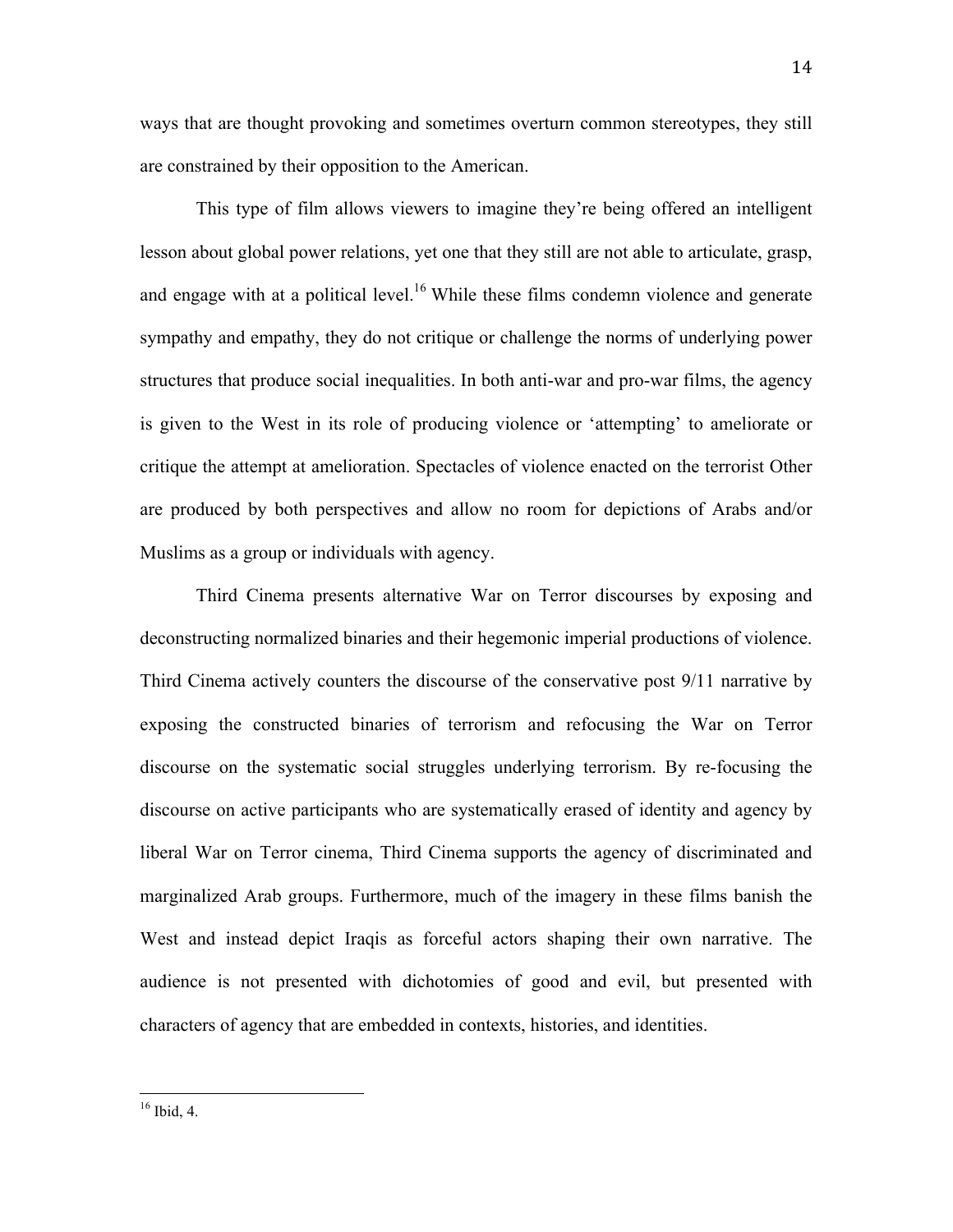*Turtles Can Fly* and *Ahlaam* are productions without excessive dialogue that reproduce troubling and thought provoking images. Instead of commercially produced images of war, the films portray a more nuanced and gut-wrenching version of how war is being experienced by individuals with agency, despite common depictions of these groups as the victims or enemies of the West. Furthermore, these films do not demonize the West, but effectively portray the consequences and effects of the War on Terror amid identifiable and active individuals by foregrounding the agency of Iraqis on screen.

*Turtles Can Fly,* the first film to be made in Iraq after the fall of Saddam Hussein*,*  is imaginative and exploratory in nature. Directed by Bahman Ghobadi, *Turtles Can Fly* presents a unique perspective, focusing on a Kurdish refugee camp on the Iraqi-Turkish border. The film exposes the survival techniques of a community of children with countless injuries, lost limbs, and broken bones, who support themselves by clearing minefields. The film humanizes a community that is usually stereotyped and depicts the unimaginable experiences of displaced children. The film strategically focuses on a group of children, the most innocent and disconnected from the socio-political realities they experience, but the most impacted in their daily lives. Despite their victim-like status, *Turtles Can Fly* presents the group of orphans as agents of their everyday lives. The children in the community are capable of supporting themselves. They have a method of trade and act as a strong community, taking care of each other and looking after each other. Simultaneously, because the focus of the film is the immediate impact war and destruct has on children, the audience cannot help but empathize and sympathize with the most innocent members of society, forcing connections of humanity between the audience and those depicted on screen*.*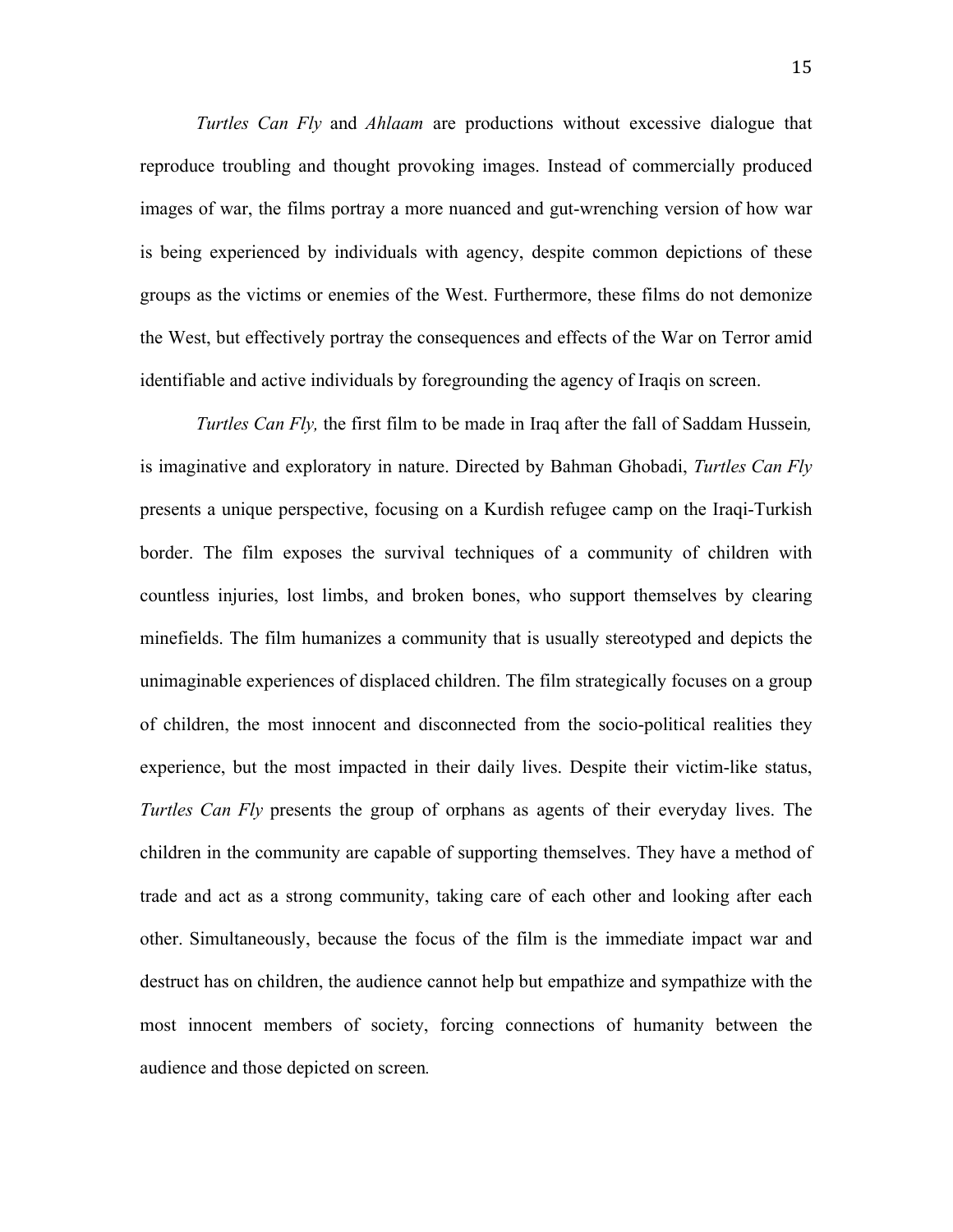The film begins with an elder reflecting on the status of his community, "Look what Saddam has done to us. We have no water, no electricity, and no schools. They have deprived us from the sky. They don't let our TV's work to see when the war will start." In anticipation, the refugee community attempts to set up satellites. While the village is divided by tribal groups, social and political structures make the relationships between groups more difficult. Furthermore, artificial borders between Iraq and Turkey have been recreated and redrawn further complicating tribal structures. In one of the first scenes, Satellite, the young protagonist sets up a television for the local village leaders, hoping to learn when the war will begin. However, the television channel is in English and no one can understand. On the television, the audience see's President Bush on screen along with the headline, "CONFRONTING TERROR." This is ironic as we see peaceful Iraqis watching as they themselves are Otherized on national television. The relationship between Satellite and the other children is hierarchical and in many ways he exploits them and uses them to make money off of their mine collection, which he then sells for profit. However, it is also clear that there is a relationship of trust and friendship between Satellite and the others. The film further explores the insurmountable hardships and unimaginable realities of the community as the audience learns more about the orphaned children. Throughout the movie there is an underlying hope that their lives will change as a result of the American invasion and the downfall of Saddam Hussein. Towards the end of the film, American helicopters arrive in the sky dispersing pamphlets that read: "It's the end of injustice, misfortune and hardship. We are your best friends and brothers. Those against us are our enemies. We will make this country a paradise. We are here to take away your sorrows. We are the best in the world." After this occurs, the children are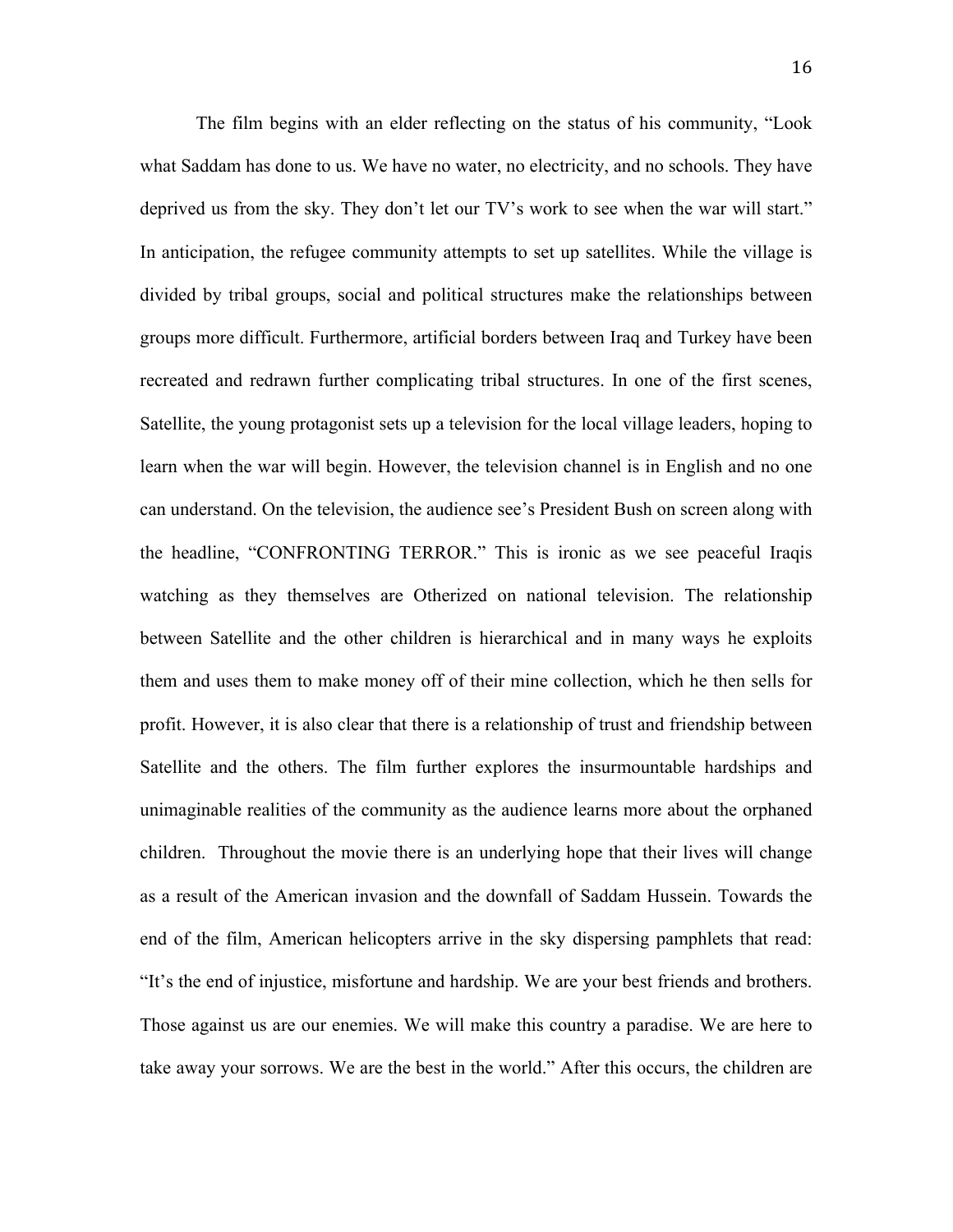tasked with further hardships despite what is written on the pamphlets. Among other narratives, what makes this movie interesting is the magic and mystical nature that is intertwined between seemingly realistic experiences. Among the villagers is a boy, named Hengov who has the ability to make "predictions". Hengov brings to the film flash backs of past atrocities, current despair, and future war. Hengov ultimately predicts the arrival of American soldiers and the fall of Saddam Hussein. His predictions portray images of American soldiers roaming the streets of Iraq, the fall of Saddam's statute, along with military tanks and warplanes. Accordingly, the Americans arrive shortly after Hengov's prediction. As the final scene approaches, we are left with Satellite and his friend watching from the side as American troops arrive with army cars and weapons, encroaching on their territory. Satellite is no longer excited about the Americans as he used to be, realizing his despair may persist, despite the arrival the Americans.

*Turtles Can Fly* succeeds as Third Cinema because it produces a discourse moot of artificial and simplified binaries. The film is powerful because it explores the material realities and conditions of the refugee children. Their reality is a product of complex socio-political oppressions from their geographical society and the broader global hegemony of international relations and politics. The children and their conditions are a product of complicated political relationships, reconstructed geographical boundaries, and economic inequality. There is no good or evil that can singularly be identified as the culprit or savior of their conditions, and the American occupation plays no role in ameliorating their reality or truly worsening it either. By suggesting and situating the reality of the children before and after American involvement, ideas of Terrorism become constructed distractions produced by the Western world. If the audience is truly forced to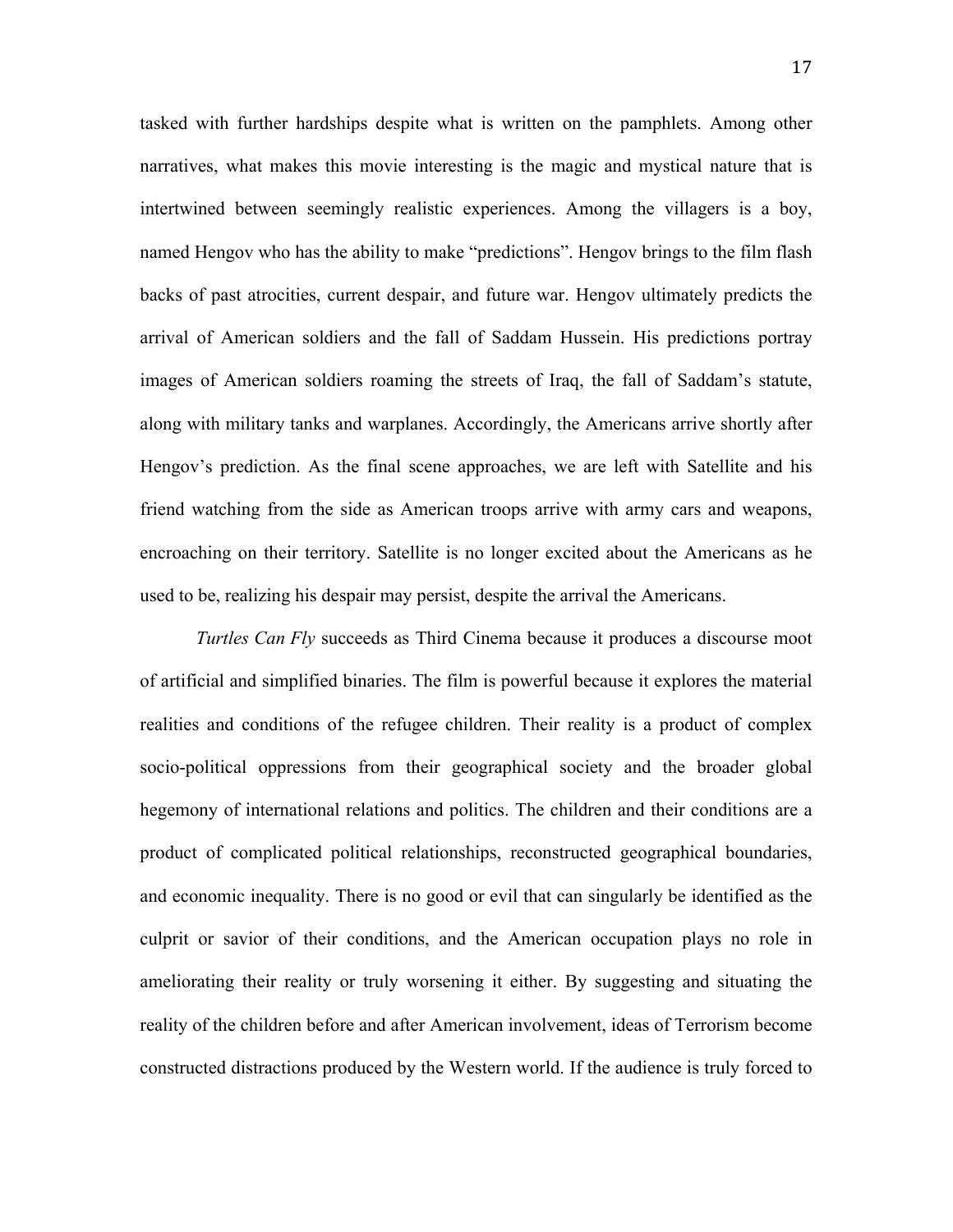experience and visualize groups of innocent children with severed body parts or even experience the rape of a child and the emotions she experiences from the hate she has for her child as a result of a violent and forced childbirth, the audience must question where violence originates. The intense violence in fact is not terrorist Other, but the oppression and destruction of communities that are continually impacted by global politics, but who play no role in those oppressive structures to begin with.

*Ahlaam*, directed by Mohamed Al-Daradji and filmed on location in Baghdad in 2004, explores the interweaving narratives of the past and present of three characters under Saddam's dictatorship (1998) and amidst the American occupation in Baghdad. Shot in a Rossellini realism style, the film process for this production is a representation of activism as film. The Iraqi filmmaker simultaneously held his camera and an AK-47 for safety precaution. Additionally, someone from his cast was kidnapped and at one point the crew was beaten and lined up to be shot by insurgents.<sup>17</sup> The film explores the interconnected lives of Ali Hussein, Ahlaam, and Mehdi beginning in 1998 spanning till 2004. The film presents different representations of Iraqis. Instead of the Iraqi terrorist, the audience is introduced to Ali Hussein a soldier who is sent to fight on the Iraqi-Syrian boarder, Ahlaam, a young woman attending the University of Baghdad who is betrothed to an anti-Baathist activist, and Mehdi, a young man who has recently passed his medical exams and hopes to become a doctor. The film produces a discourse of diversity and counter-narratives to the liberal discourse that depicts Iraqis as victims of Saddam Hussein or terrorism, ultimately limiting the identities of individual Iraqis. The film further critiques the reign of Saddam Hussein and explores how each character encounters limits of individual freedom and state violence. For example, while Mehdi

 <sup>17</sup> *Ahlaam*. Dir. Mohamed Al Daradji. 2006. DVD.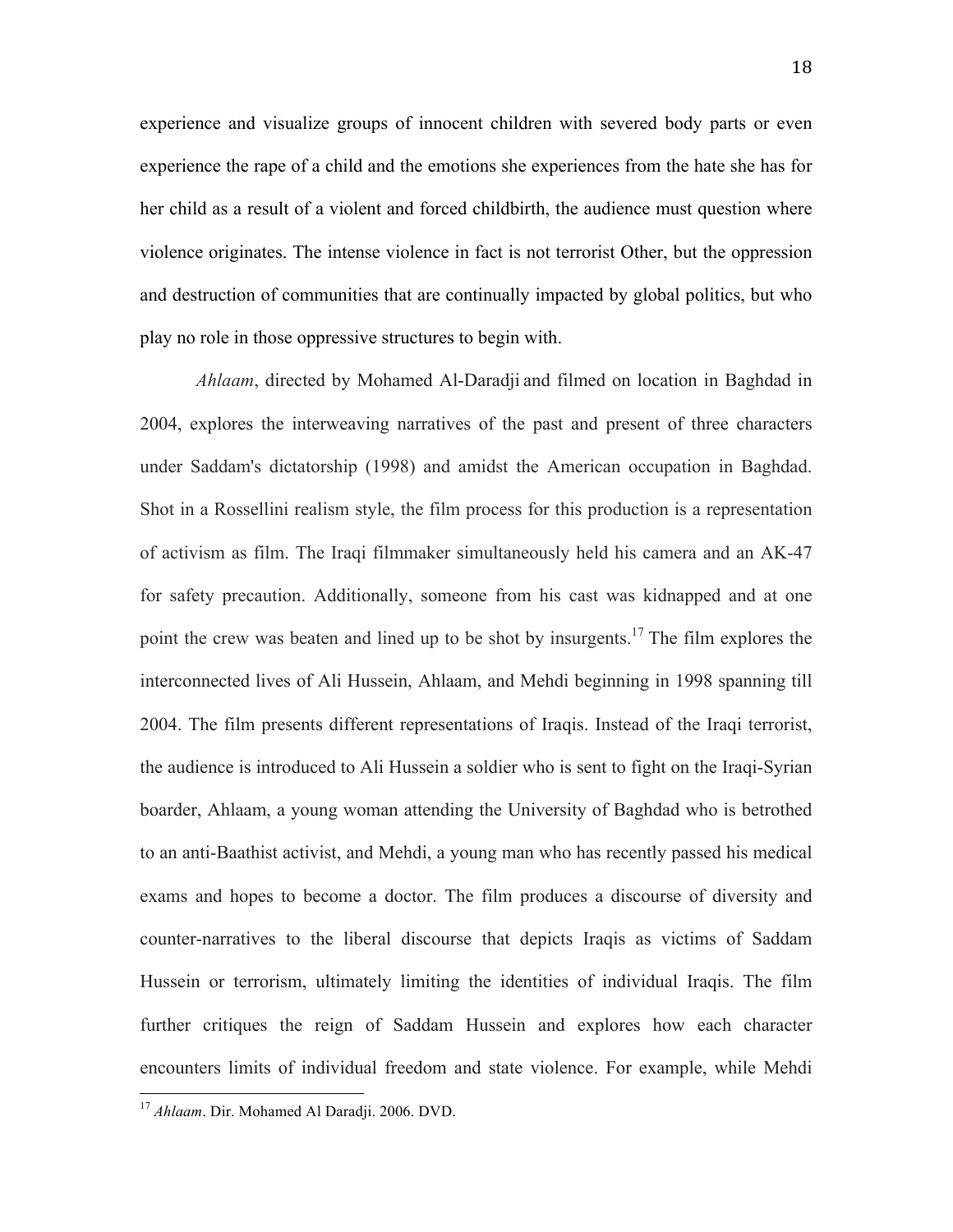passes his medical exams, the audience learns that despite his test scores he will have to fight in the army because his father had complications with the Baathist regime. As time passes, the viewer is transported to 2004 during the U.S. occupation and Mehdi has become an in-house resident at a psychiatric asylum. Both Ali and Ahlaam also cross paths at the asylum as both characters are accused and condemned for conspiring against the Baath party. For example, after a U.N. attack in 1998, Ali ends up on the wrong side of the Syrian boarder and is discovered by Iraqi soldiers who accuse him of being a traitor. Similarly, Ahlaam is sent to an Asylum on her wedding day as a consequence of her association with her husband, who is captured by Baath party members at her wedding. All patients are hospitalized in response to their resistance to the Baath party. The film presents interconnected moments of history as the audience is presented with continual chaos and destruction produced by the U.N. Security Council and U.S. involvement in Iraq during Operation Desert Fox. The audience is then presented with Bagdad in 2003, two days before the fall of Saddam Hussein and the U.S. occupation. By presenting these two episodes of violence, the audience is forced to acknowledge that violence is never an isolated event, and in fact all wars must be contextualized and grounded in history. The focal point of the film becomes the asylum, where all characters and their stories converge. The asylum is then bombed as a result of internal and external chaos and the story continues as chaos is unleashed on the city and the most vulnerable members of society are left wandering around Baghdad amidst confusion and violence. The asylum provides a provocative metaphor for the internal and managed chaos within Baghdad, but also explores the explosive nature that external intervention produces, suggesting that events are never isolated and are indefinitely connected. The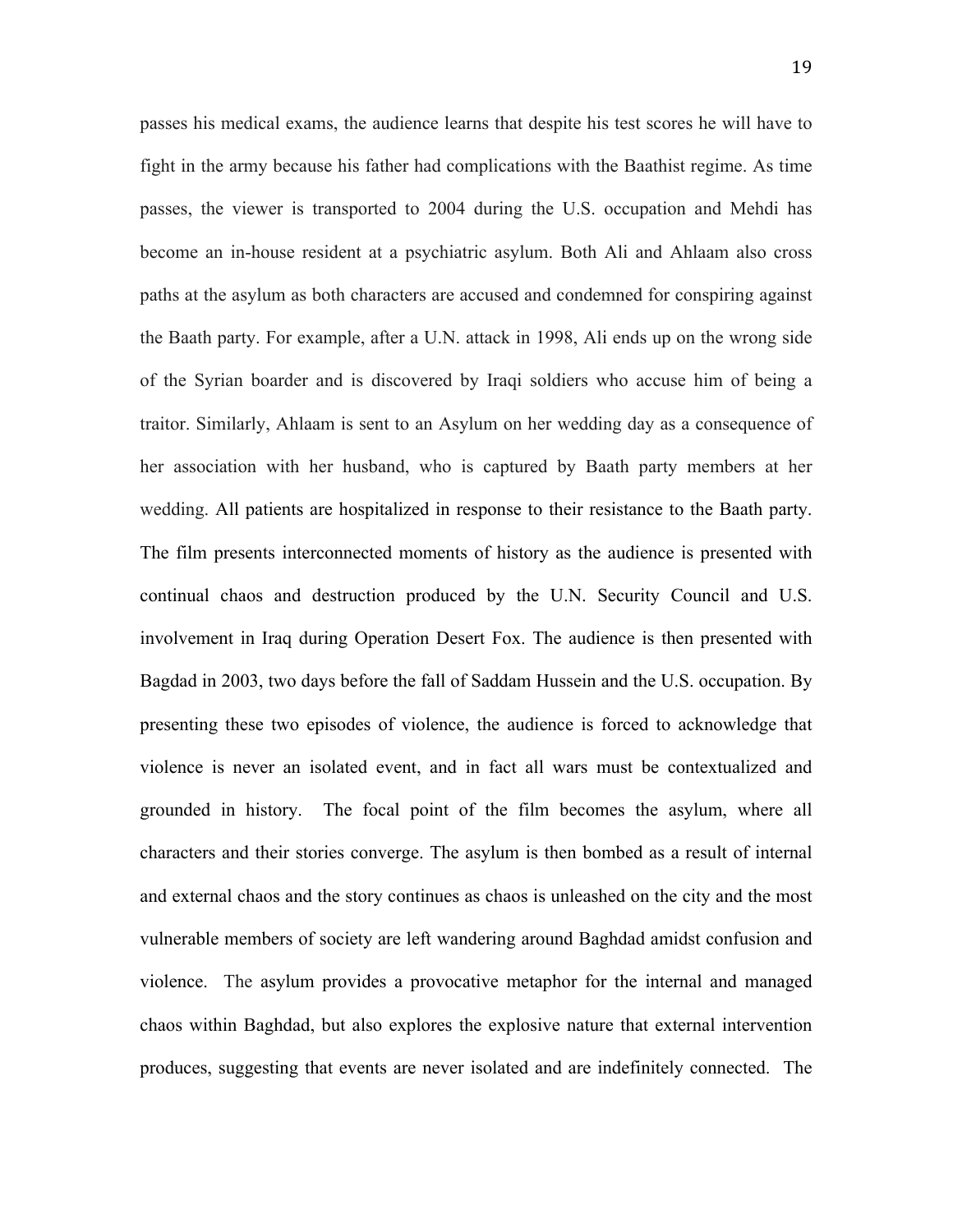remainder of the film follow's Mehdi's attempt with Ali's assistance, to piece back together the destruction of the explosion and find the patients that escaped the asylum. Ali proves helpful and discovers many lost people. The film switches focus onto a disheveled Ahlaam, who is lost, both physically and in the daydream of being with her husband on her wedding day. The audience is frightened for Ahlaam as a dishonest and unkind man takes advantage of her vulnerable state and tricks her into isolation and rapes her. Once he is finished the man and friends throw her out of a car as they speed through Baghdad. Eventually, Ali finds Ahlaam and attempts to take care of her. On their way back to the asylum, they are separated and shot at by insurgents with one of them killing Ali, leaving Ahlaam confused and alone. In the chaos it is shown that the most innocent and alienated from conflict become victims, both mentally and physically. Ahlaam continues to wander through the streets, until her mother finds her. Despite her mother's attempt to protect Ahlaam, she and her family are separated by a group of American soldiers who, in an attempt to create security, produce more chaos. Ahlaam escapes to an abandoned building occupied by American soldiers. Her family attempts to enter the building to help her, but they are attacked by soldiers who are supposed to be protecting Ahlaam and her family from insurgents. Faced with chaotic white noise and despair, Ahlaam climbs to the top of the building surrounded by American soldiers. At the top she is seen smiling and breathing more clearly. The picture fades to black as the audience is left with war helicopters across an orange sky. Before the credits begin to roll the audience is exposed to a dedication, "The film is dedicated to the victims of wars, dictatorships, and terror worldwide, especially to the Iraqi people." The dedication is extremely important because the film questions the source of violence within the War on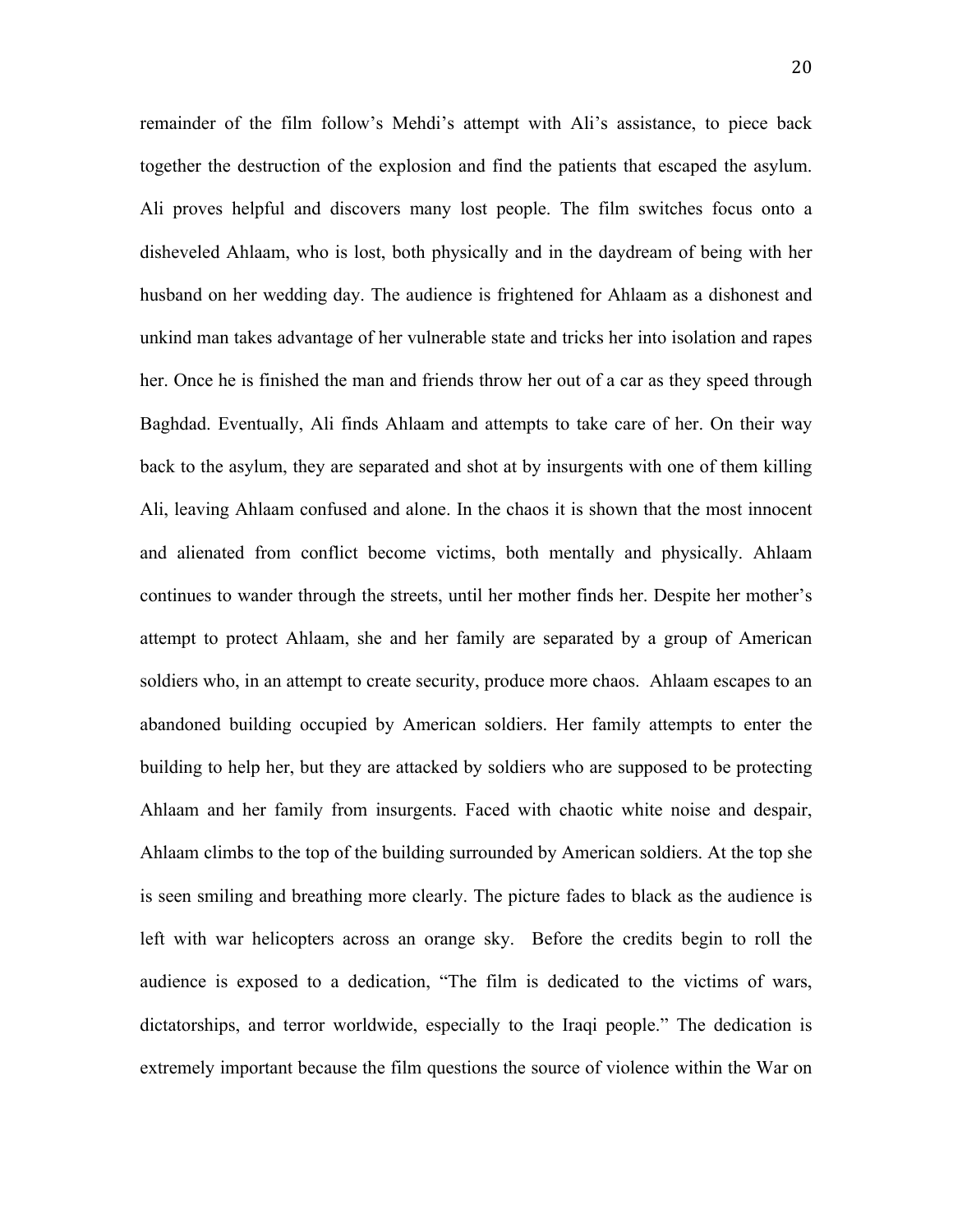Terror. The film provokes a new discourse of terrorism and suggests terror is constantly being produced by different agents such as societal structures, dictators, Nation States, or debilitating forms of health care, such as mental institutions. This knowledge of oppression and destruction is imperative because it is not painted as black and white. These realities are layered forms of oppression and expose the hegemonic nature of both liberal and conservative Western cinema by suggesting that the solution to the War on Terror isn't identifying the good or the evil, but unraveling power structures that produce constant realities of inequality, danger, and insanity.

The War on Terror demands the manipulation of knowledge and narratives, allowing for the control of public discourse and the circulation of ideologies among internal and external audiences. In order to compete on the conceptual battlespace, "…The counterterrorist government must aim to reveal the unappealing nature of the terrorist group and the impossibility of its achieving its objectives through the use of violence" (Forest and Geltzer, 347). The conceptual battlespace represents the realm of the war that does not involve physical destruction, but the battle of competing narratives, discourses, and knowledge. In a War on Terror, the control of knowledge is imperative for the perpetuation of war and the production of a violent and dangerous Other. This is accomplished by undercutting the image and ideology of the "enemy". These tools are essential in the conceptual battle space because they are determinants of the control of knowledge and power and play a major role in cinema's impact on society. The discourse of terrorism, counterterrorism and terrorist expertise obliterates all historical processes that might have produced terrorists and acts of terror in the first place.<sup>18</sup> Film shapes our

 <sup>18</sup> Redfield, Marc. *The Rhetoric of Terror: Reflections on 9/11 and the War on Terror*. New York: Fordham UP, 2009.pp., 52.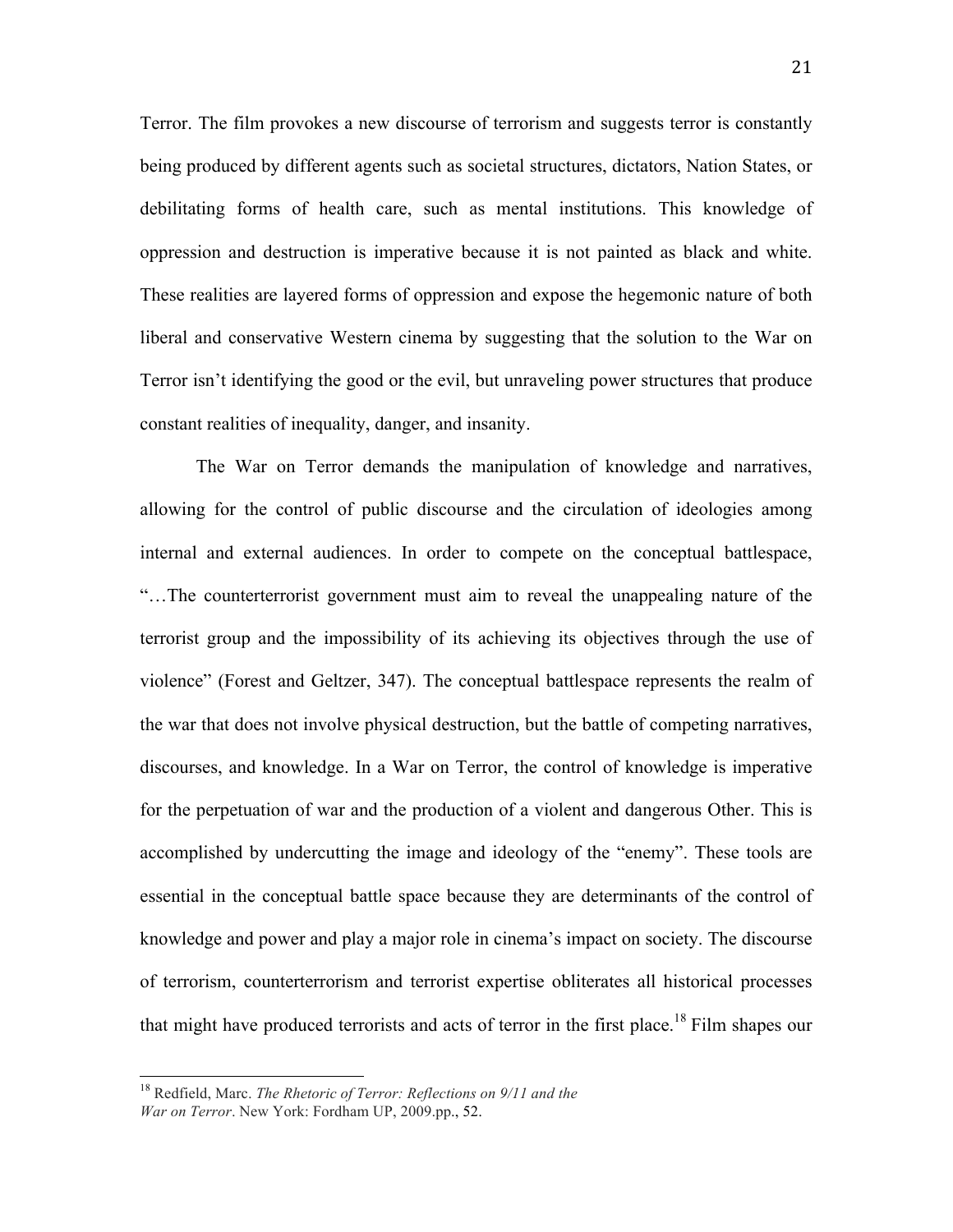cultural understanding of the past, an influence that derives not only from cinema's ability to recreate the past in sensual, mimetic form, but also from its tendency to arouse critical and popular controversy that resonates throughout the public sphere.<sup>19</sup> Liberal War on Terror cinema actively controls these centers of public discourse and narrative without the blatant use of propaganda. While they many not be actively demonizing Muslim or Arab characters, the films are still embedded with hegemonic colonial discourses and incorporate damaging notions of identity through the good war narrative, notions of the long war, the "civilization vs. barbarism" narrative, American innocence, the proliferation of weapons of mass destruction, and the popular binary of "good vs. evil".<sup>20</sup> These films marginalize and criminalize alternative versions of the same history and accomplish that by mediating and filtering knowledge and information in an effort to neutralize and normalize constructed binaries of "we versus them"; "They are secretive, cowardly, primitive, inflexible; terrorists, followers of Islam. We are an open society, honorable, sophisticated, and committed to the global conversation and to respectful dialogue. We stand up in place and identify ourselves; they are anonymous and everywhere" (Simpson, 131). In contrast, Third Cinema generates narratives that question and transform War on Terror discourse by exposing liberal unambiguous and digestible images and replacing them with insight into the complex social dynamics of the War on Terror. By producing stories that cannot fit into tight dichotomous narratives of "good vs. evil", the normalized victimization and passive nature of specific groups is discarded in an effort to present alternative and holistic experiences of the global War on Terror. Furthermore, many perspectives are presented in individuals' attempts to avoid violence

 $^{19}$  McSweeney, 198.<br> $^{20}$  Ibid. 41.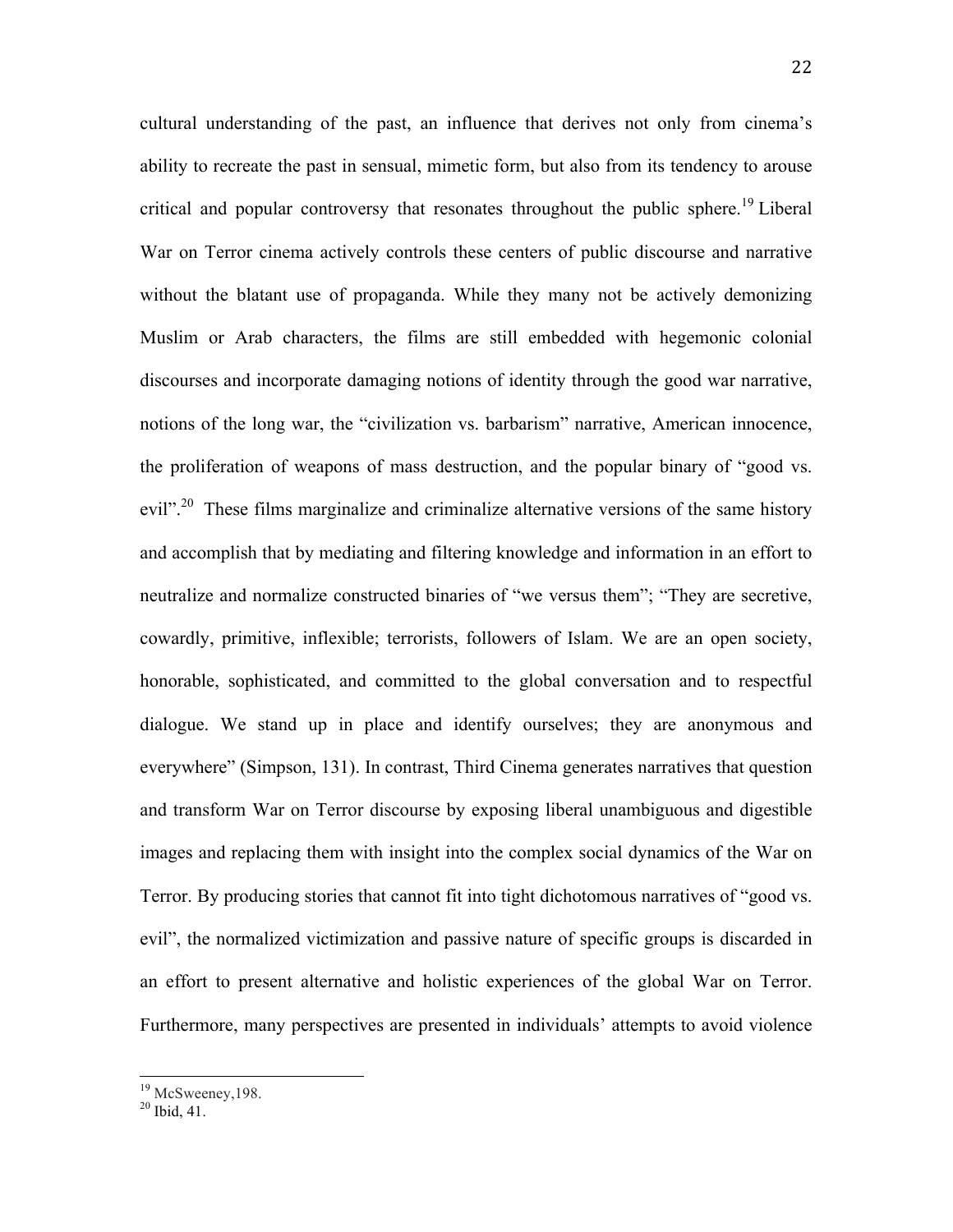and combat terrorism that is produced not only by individuals, but the Nation State. This type of film making effectively transforms War on Terror discourse by reflecting the self in the production of terror and the unidentified Other. Where the liberal War on Terror film protects the audience from violence. Third Cinema refracts the imaging of the Other as an encounter of the self, implicating the self (West) as a contributing and complacent figure in the global War on Terror, forcing the audience to question their own relationship with the violence presented on screen.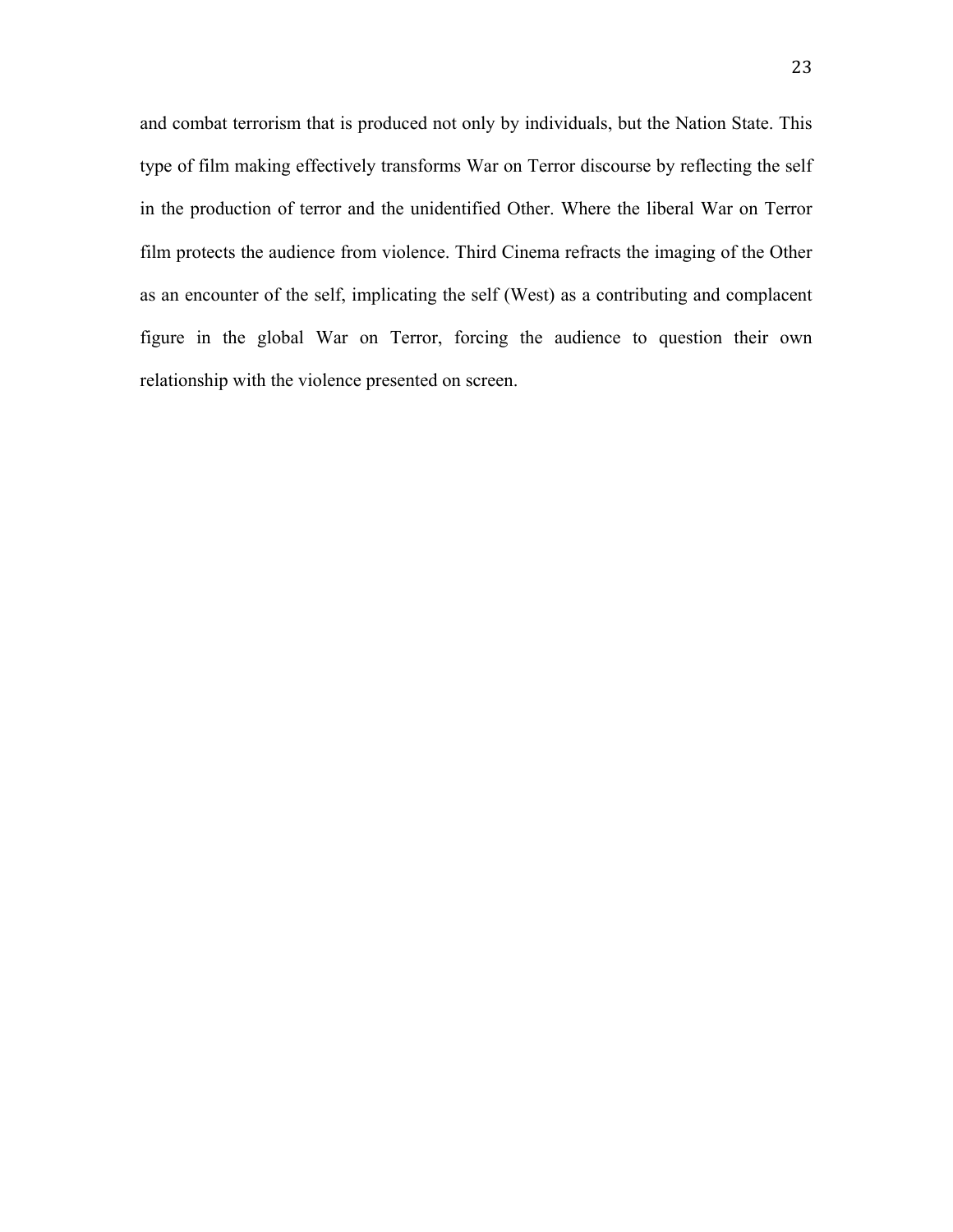### **Bibliography**

*Ahlaam*. Dir. Mohamed Al Daradji. 2006. DVD.

Ahmad, Eqbal, and David Barsamian. *Terrorism: Theirs and Ours*. New York: Seven Stories, 2001. Print.

*American Sniper*. Dir. Clint Eastwood. Mondadori, 2015. DVD.

- Baudrillard, Jean, and Chris Turner. *The spirit of terrorism; and, other essays*. New edition. London: Verso, 2003.
- Butler, Judith. *Explanation and Exoneration, or What We Can Hear*. Grey Room No. 7.On 9/11 (2002): 56-67. JSTOR. Web. 17 Nov. 2015.
- Berger, Martin A. *Seeing through Race: A Reinterpretation of Civil Rights Photography*. Berkeley: U of California, 2011.
- Bennett, Bruce. *Framing Terror: Cinema, Docudrama and the 'War on Terror'.* Studies in Documentary Film 4.3 (2010): 209-25. Web. 16 Nov. 2015.
- Downing, John. *Film & Politics in the Third World.* NY , NY: Praeger, 1987.
- Forest, James J. F., and Joshua Geltzer. *Influence warfare: how terrorists and governments fight to shape perceptions in a war of ideas*. Westport, Connecticut.: Praeger Security International, 2009. Print.
- Hodges, Adam. *The "War on Terror" Narrative: Discourse and Intertextuality in the Construction and Contestation of Sociopolitical Reality*. New York: Oxford UP, 2011. Print.
- Holloway, David. *9/11 and the War on Terror*. Edinburgh: Edinburgh UP, 2008.
- Holsinger, *Bruce. Empire, Apocalypse, and the 9/11 Premodern*. Critical Inquiry 34.3 (2008): 468-90. Web. 16 Nov. 2015.
- *The Hurt Locker*. Dir. Kathryn Bigelow. 2008. DVD.
- Jackson, Richard. *Constructing Enemies: Islamic Terrorism in Political and Academic Discourse.* Government & Opposition 42.3 (2007): 394- 426. Web. 16 Nov. 2015.

*Jarhead*. Dir. Sam Mendes. Universal Pictures, 2003. DVD.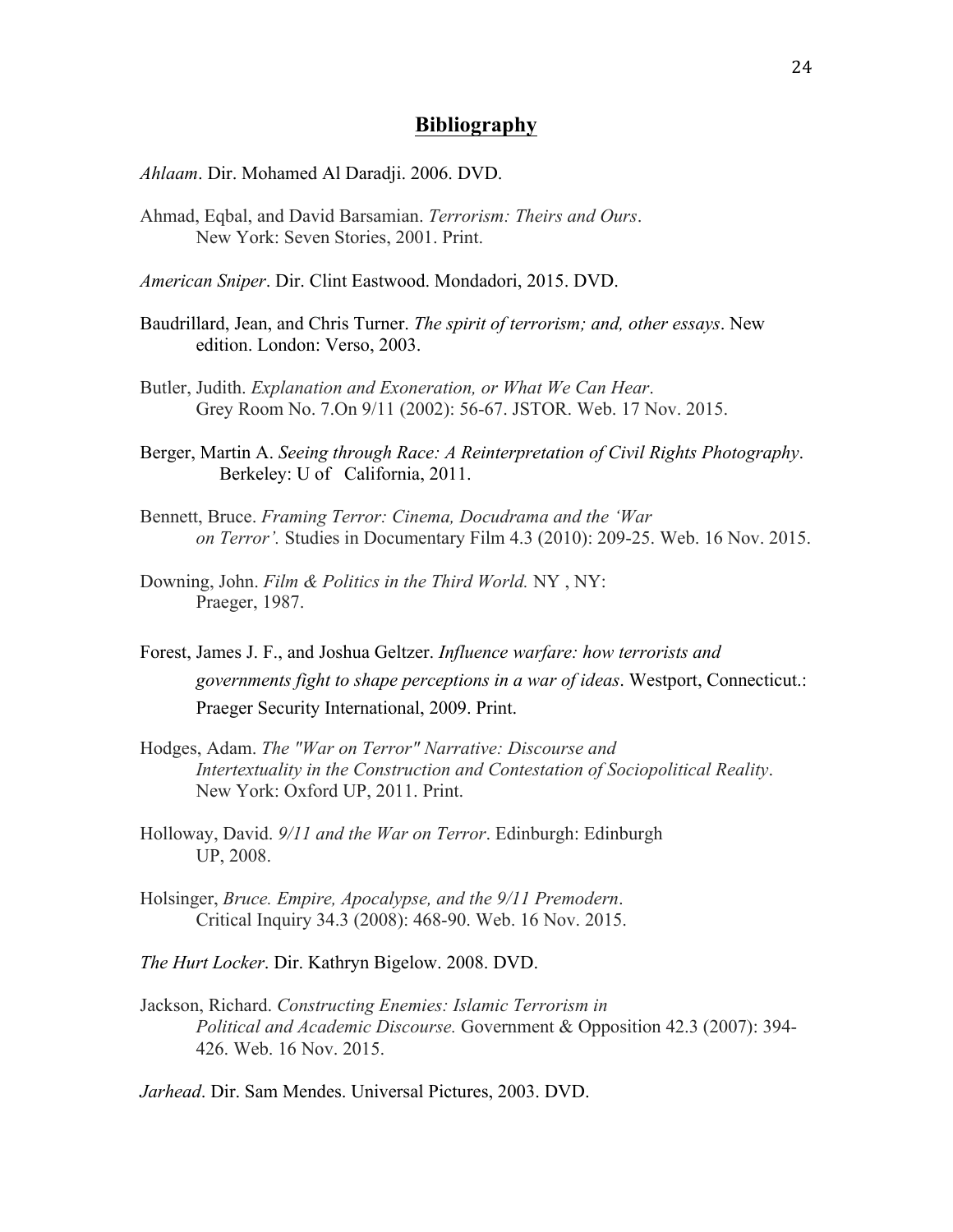- Kaldor, Mary. *Old Wars, Cold Wars, New Wars, and the War on Terror*. International Politics 42.4 (2005): 491-98.
- Mitchell, W. J. T. *Picturing Terror: Derrida's Autoimmunity*. Critical Inquiry 33.2 (2007): 277-90. Web. 16 Nov. 2015.
- Morton, Stephen, and Stephen Bygrave. *Foucault in an Age of Terror: Essays on Biopolitics and the Defense of Society*. Basingstoke: Palgrave Macmillan, 2008.
- McSweeney, Terence. *The 'war on Terror' and American Film 9/11 Frames per Second*. N.p.: Edinburgh UP, 2014.
- Paradise Now.Dir. Hany Abu-Assad. 2005.DVD.
- Pines, Jim, and Paul Willemen. *Questions of Third Cinema*. London: BFI Pub., 1989.
- Postner, Mark. *Jean Baudrillard: Selected Writings.* Stanford, CA: Stanford UP, 1988.
- Redfield, Marc. *The Rhetoric of Terror: Reflections on 9/11 and the War on Terror.* New York: Fordham UP, 2009.
- Rony, Fatimah Tobing. *The Third Eye: Race, Cinema, and Ethnographic Spectacle*. Durham, NC: Duke UP, 1996.
- Said, Edward W., Amritjit Singh, and Bruce G. Johnson. *Interviews with Edward W. Said*. Jackson: University of Mississippi, 2004.
- Said, Edward W., and Gauri Viswanathan. *Power, Politics, and Culture: Interviews with Edward W. Said*. New York: Pantheon, 2001.
- Said, Edward W. *Identity, Negation and Violence*. New Left Review (1988): 46-60. Web. 16 Nov. 2015.
- Shohat, Ella, and Robert Stam. *Unthinking Eurocentrism: Multiculturalism and the Media*. London: Routledge, 1994.
- Simpson, David. *9/11: The Culture of Commemoration*. Chicago: University of Chicago, 2006. Print.
- *Syriana*. Dir. Stephen Gaghan. Warner Brothers Pictures, 2005. DVD.